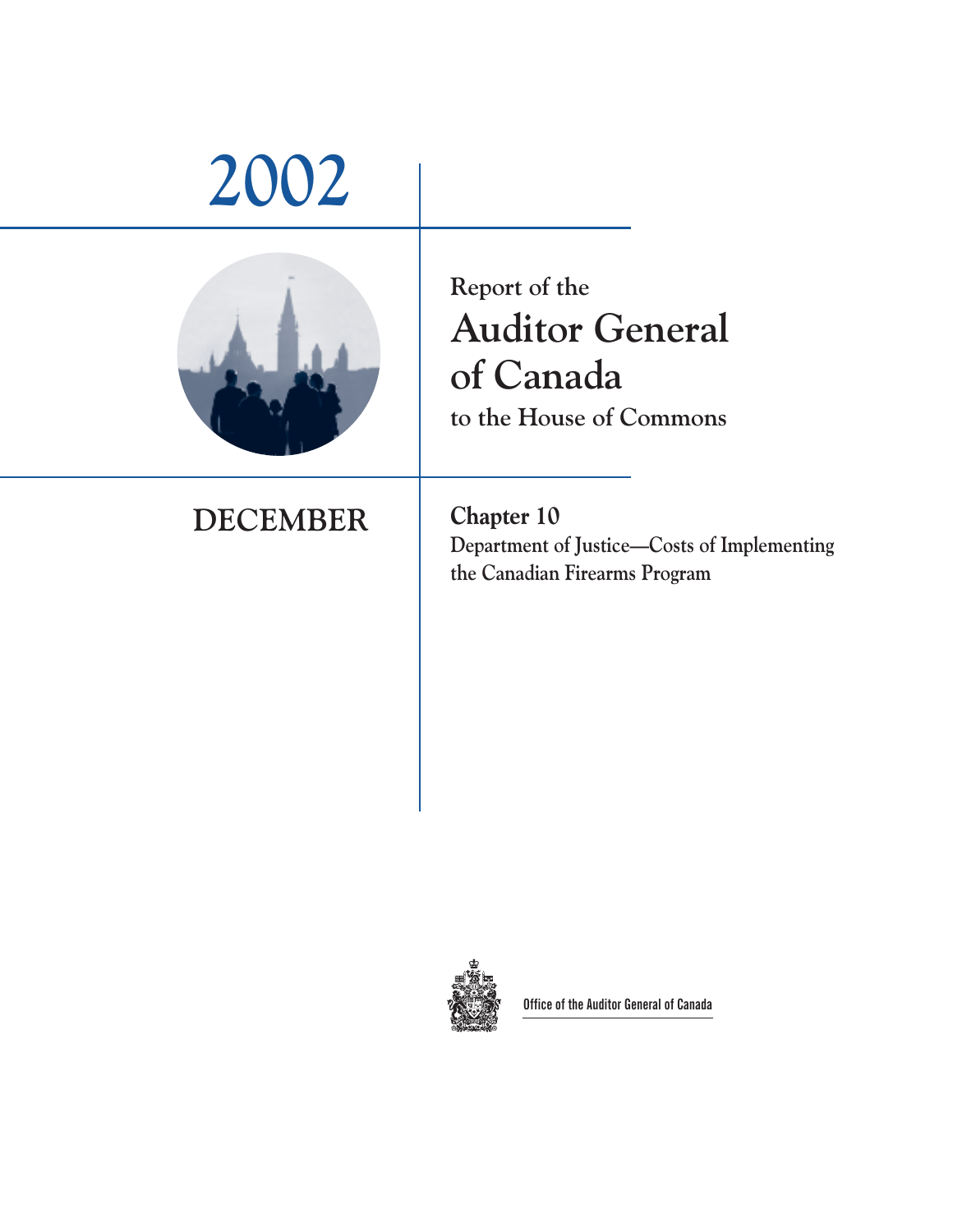*The December 2002 Report of the Auditor General of Canada comprises 11 chapters, Matters of Special Importance—2002, a Foreword, Main Points, and Appendices. The main table of contents is found at the end of this publication.*

The Report is available on our Web site at www.oag-bvg.gc.ca.

For copies of the Report or other Office of the Auditor General publications, contact

Office of the Auditor General of Canada 240 Sparks Street, Stop 10-1 Ottawa, Ontario K1A 0G6

Telephone: (613) 952-0213, ext. 5000, or 1-888-761-5953 Fax: (613) 954-0696 E-mail: distribution@oag-bvg.gc.ca

*Ce document est également disponible en français.*

© Minister of Public Works and Government Services Canada 2002 Cat. No. FA1-2002/2-18E ISBN 0-662-33116-8

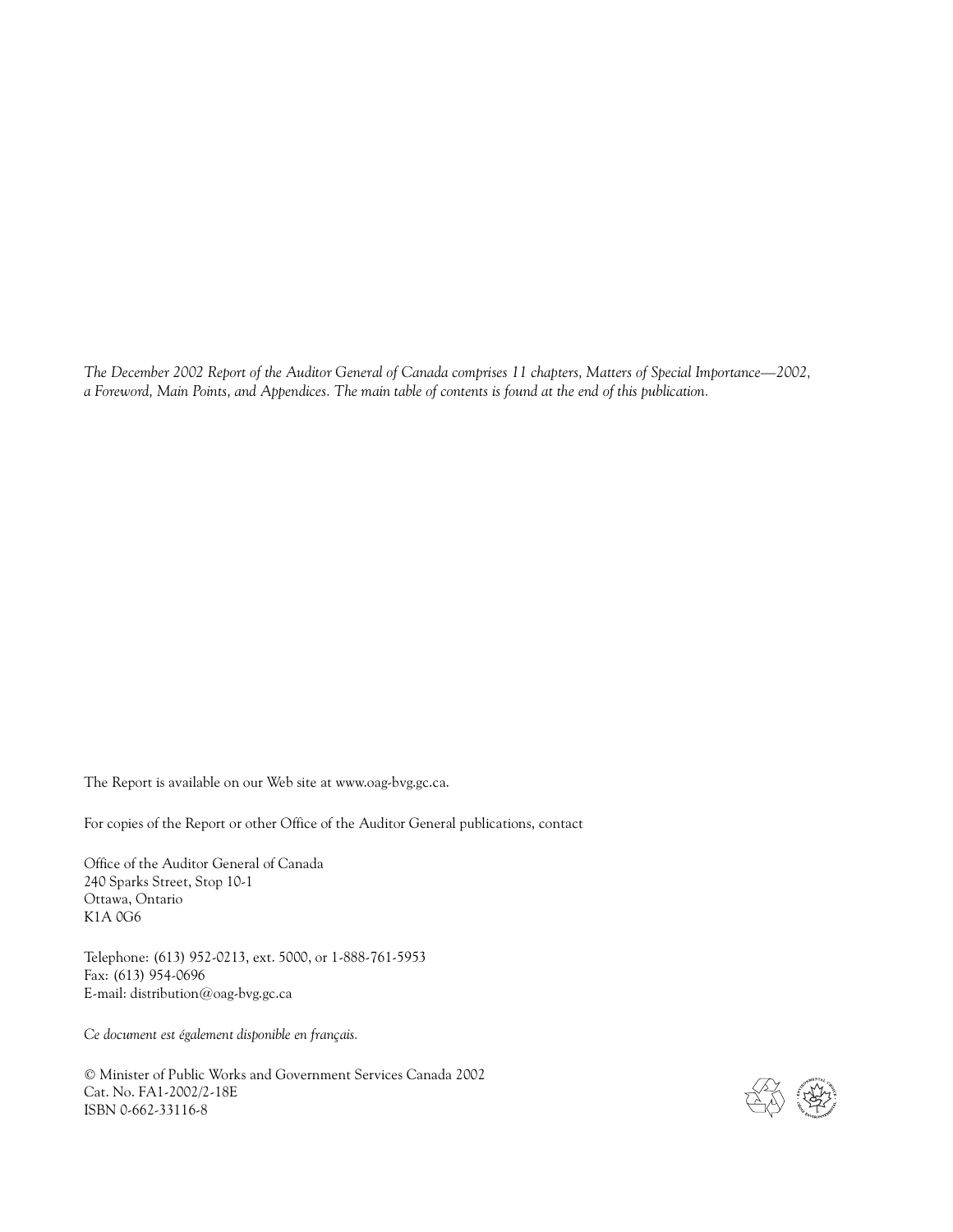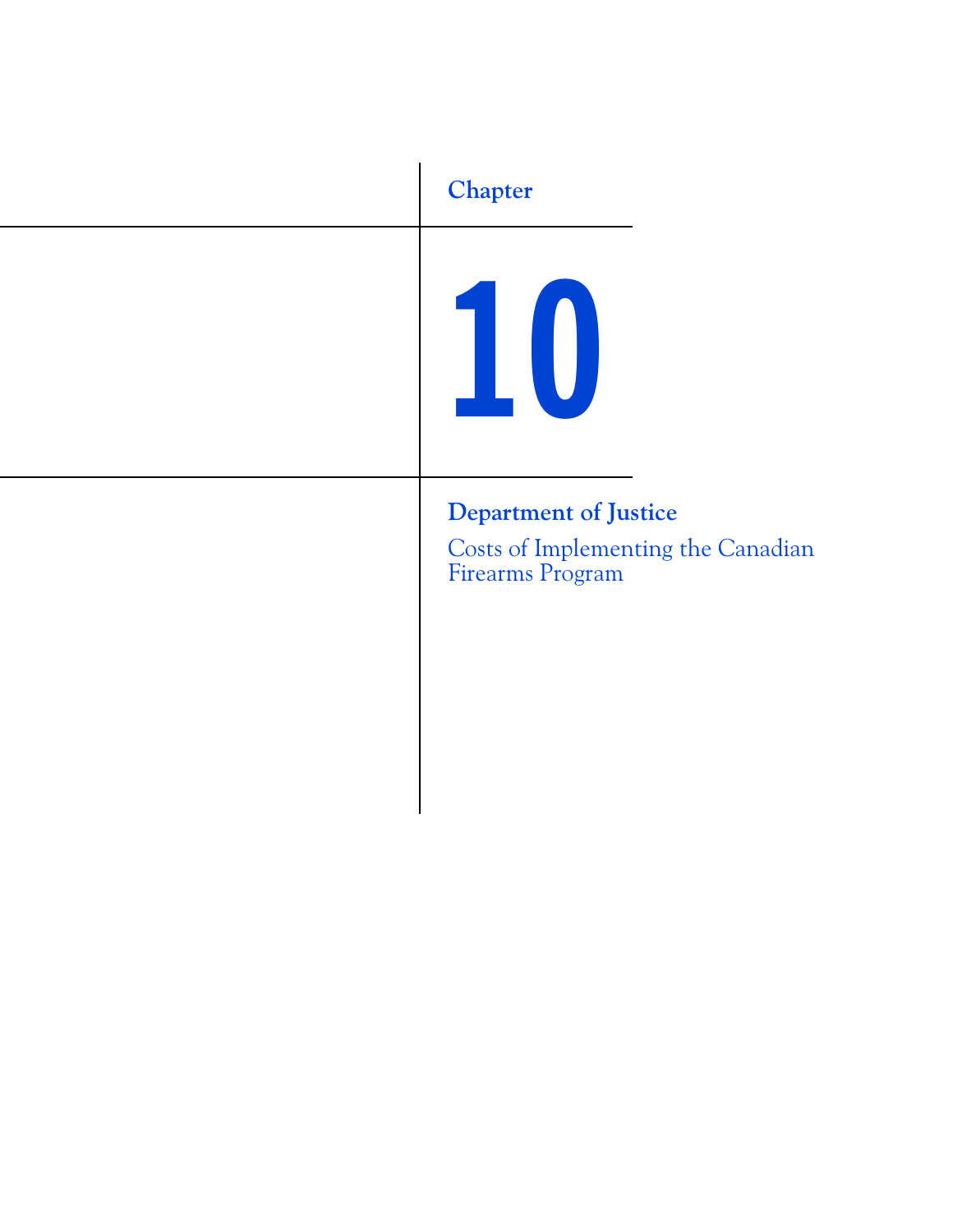*The audit work reported in this chapter was conducted in accordance with the legislative mandate, policies, and practices of the Office of the Auditor General of Canada. These policies and practices embrace the standards recommended by the Canadian Institute of Chartered Accountants.*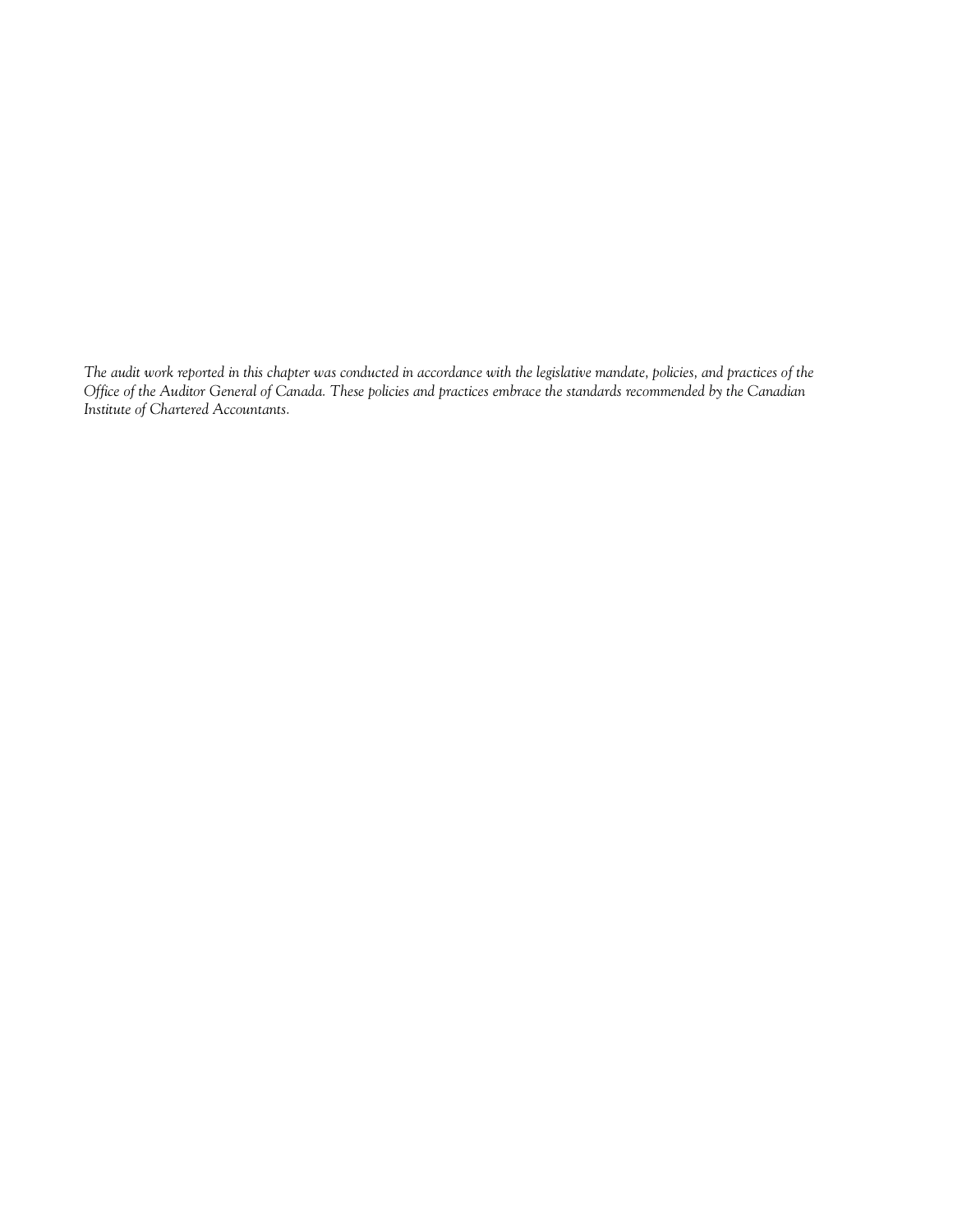# **Table of Contents**

| <b>Main Points</b>                                                            | 1                        |
|-------------------------------------------------------------------------------|--------------------------|
| <b>Introduction</b>                                                           | 3                        |
| Current ownership and registration requirements are more rigorous             | 3                        |
| Federal and provincial governments were expected to share responsibilities    | 4                        |
| Focus of the audit                                                            | 5                        |
| <b>Observations</b>                                                           | 5                        |
| <b>Obstacles to accountability</b>                                            | 5                        |
| Single point accountability for the Program was not implemented               | 5                        |
| Program cost estimates have risen from \$119 million to over \$1 billion      | 6                        |
| Contrary to the original announcement, fees will not cover expenditures       | 7                        |
| From the start insufficient financial information was provided to Parliament  | $\overline{\phantom{a}}$ |
| Supplementary estimates were inappropriately used                             | 8                        |
| Accountability for all Program costs was not maintained                       | 9                        |
| The financial information provided does not fairly present all costs          | 10                       |
| History of cost escalation                                                    | 11                       |
| In 1996 the Department recognized that funding assumptions were unrealistic   | 11                       |
| In May 1998, program costs were estimated to be \$544 million                 | 12                       |
| By February 2000, program cost estimates had increased to \$764 million       | 12                       |
| By May 2000, the Program cost estimates rose to more than \$1 billion         | 13                       |
| In February 2001, a new plan to restructure the Program was approved          | 14                       |
| The program became excessively regulatory                                     | 14                       |
| Restructuring involves replacing an expensive, three-year-old computer system | 15                       |
| Some responsibilities are being moved to the Department of Justice            | 16                       |
| Failure to follow Treasury Board's approval processes contributed to problems | 17                       |
| Poor management contributed to the escalation of costs                        | 17                       |
| There were deficiencies in the management of revenues and refunds             | 18                       |
| <b>Conclusion and Recommendation</b>                                          | 18                       |
| <b>About the Audit</b>                                                        | 21                       |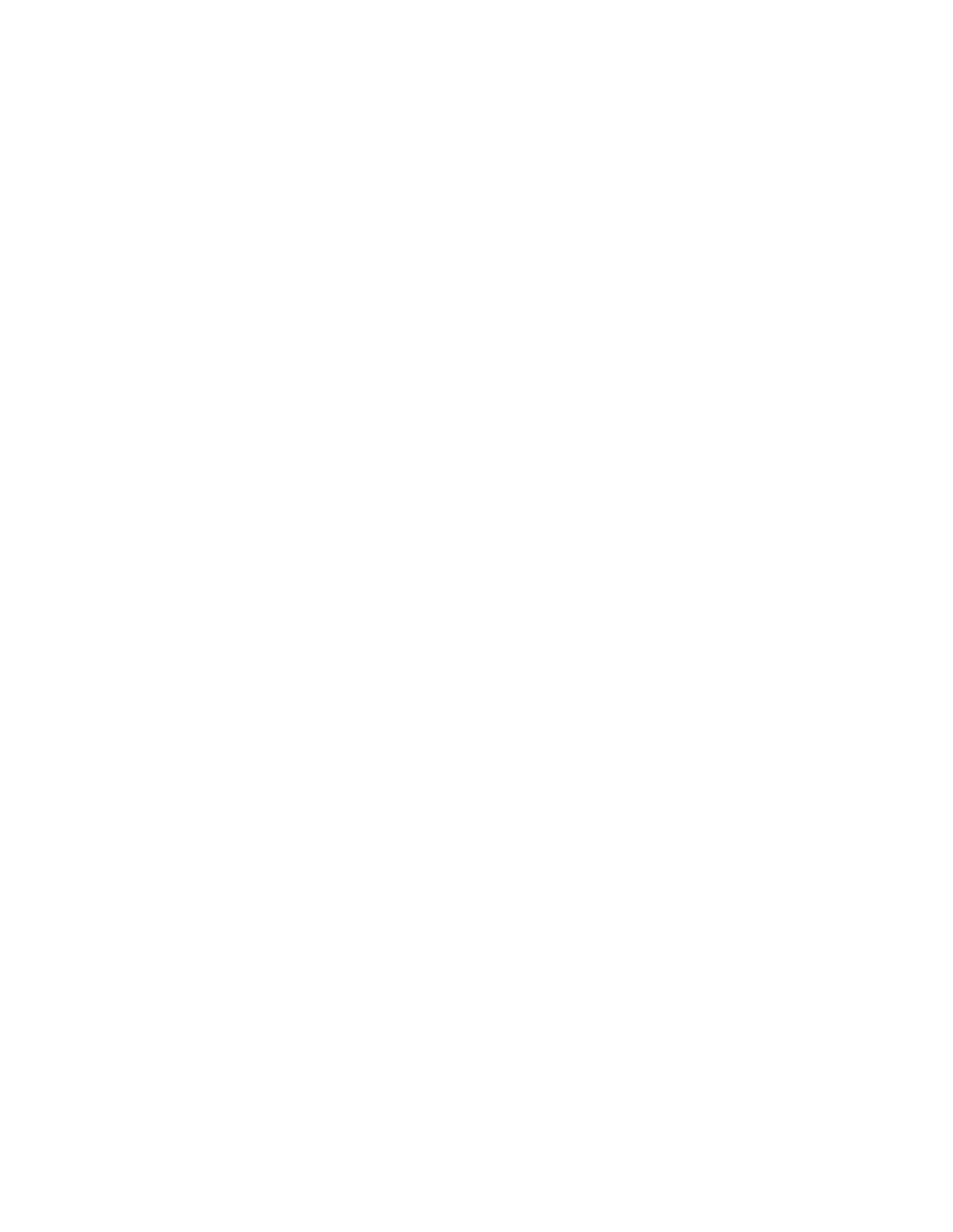

# **Department of Justice** Costs of Implementing the Canadian Firearms Program

# <span id="page-6-0"></span>**Main Points**

**10.1** The Department of Justice Canada did not provide Parliament with sufficient information to allow it to effectively scrutinize the Canadian Firearms Program and ensure accountability. It provided insufficient financial information and explanations for the dramatic increase in the cost of the Program.

**10.2** In 1995 the Department told Parliament that the Canadian Firearms Program would cost \$119 million to implement, which would be offset by \$117 million in fees. We requested the Department provide us with information on Program costs and revenues for the period 1995–96 to 2001–02. The information the Department provided states that by 2001–02 it has spent about \$688 million on the Program and collected about \$59 million in revenues after refunds. We believe that this information does not fairly present the cost of the Program to the government.

**10.3** In 2000, the Department of Justice estimated that by 2004–05 it would spend at least \$1 billion on the Program and collect \$140 million in fees after refunds. This amount does not include all financial impacts on the government. The Department also did not report to Parliament on the wider costs of the Program as required by the government's regulatory policy.

**10.4** The Department has offered many reasons for the cost escalation, including major delays in making regulations, provinces opting out of the Program, the need for additional initiatives, incorrect assumptions about the rate it would receive applications for licences and registrations, and an excessive focus on regulation and enforcing controls.

**10.5** Complete and accurate financial information and explanations on Program costs and revenues should have been reported to Parliament annually in the Department's Report on Plans and Priorities and in its Departmental Performance Report. These formal documents are intended to provide information to Parliament in order to allow it to scrutinize departmental expenditures.

**10.6** The Department of Justice should provide Parliament annually with complete and accurate information on all past, current, and forecasted expenditures and revenues relating to the Program; and it needs to disclose and explain any major changes in the Program.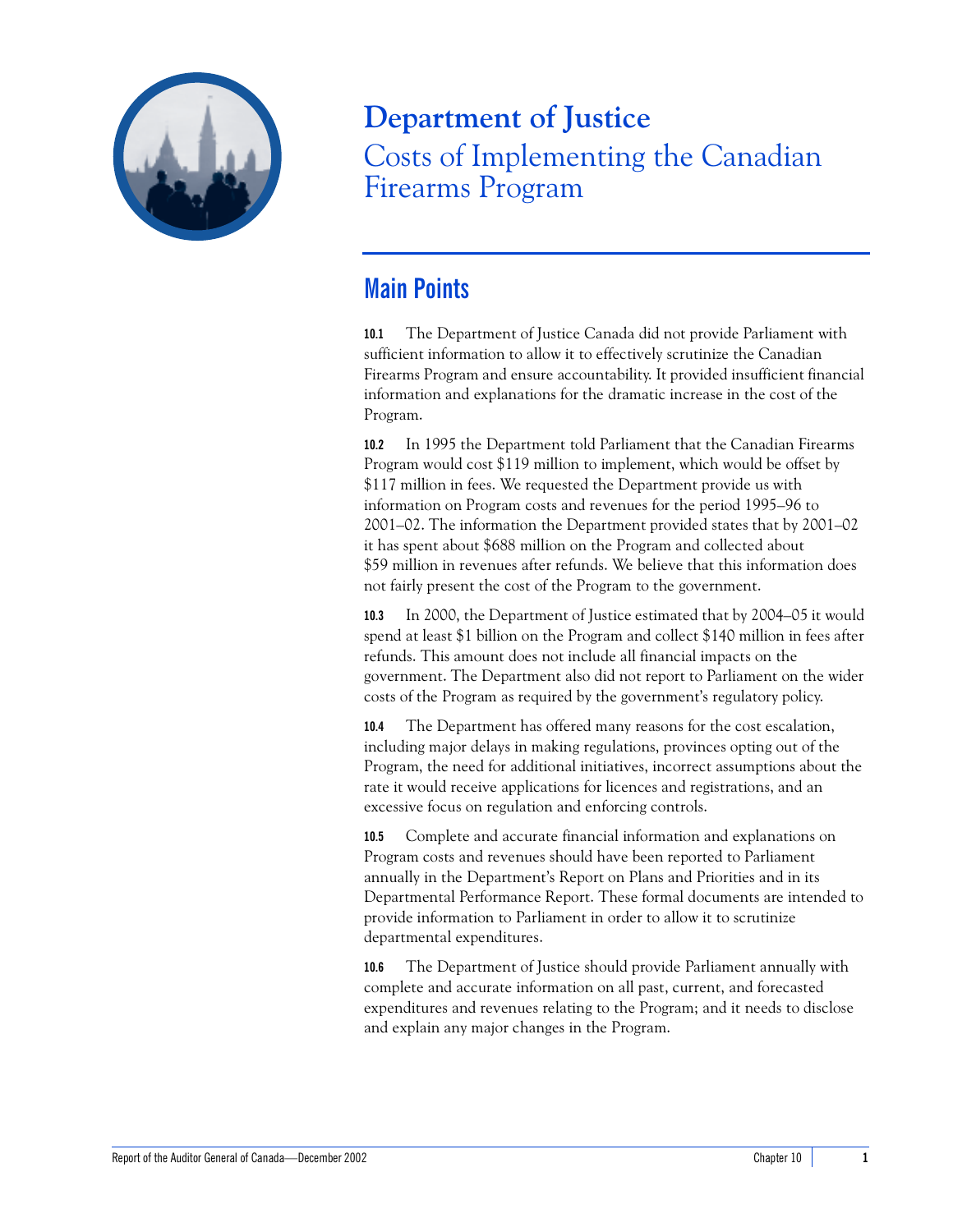#### **Background and other observations**

**10.7** Under the 1995 *Firearms Act* the Department is responsible for the Canadian Firearms Program*.* This legislation requires that all owners and users of firearms be licensed by 1 January 2001 and that all firearms be registered by 1 January 2003. The federal government estimates that the total number of firearms owners is 2.46 million and the total number of firearms is 7.9 million.

**Federal agencies have responded.** Department of Justice Canada acknowledges that implementing this program across Canada was a significant logistical, technical, and management challenge. It states that in the interest of public safety, and in response to recommendations from the public and Parliament, changes were made to the initial program design that increased the design of the system and its cost.

The Treasury Board Secretariat notes that the Department of Justice faced significant challenges in implementing a program of this magnitude and originality. It also notes that it was always understood that original estimates would be revised in response to the demands of program implementation.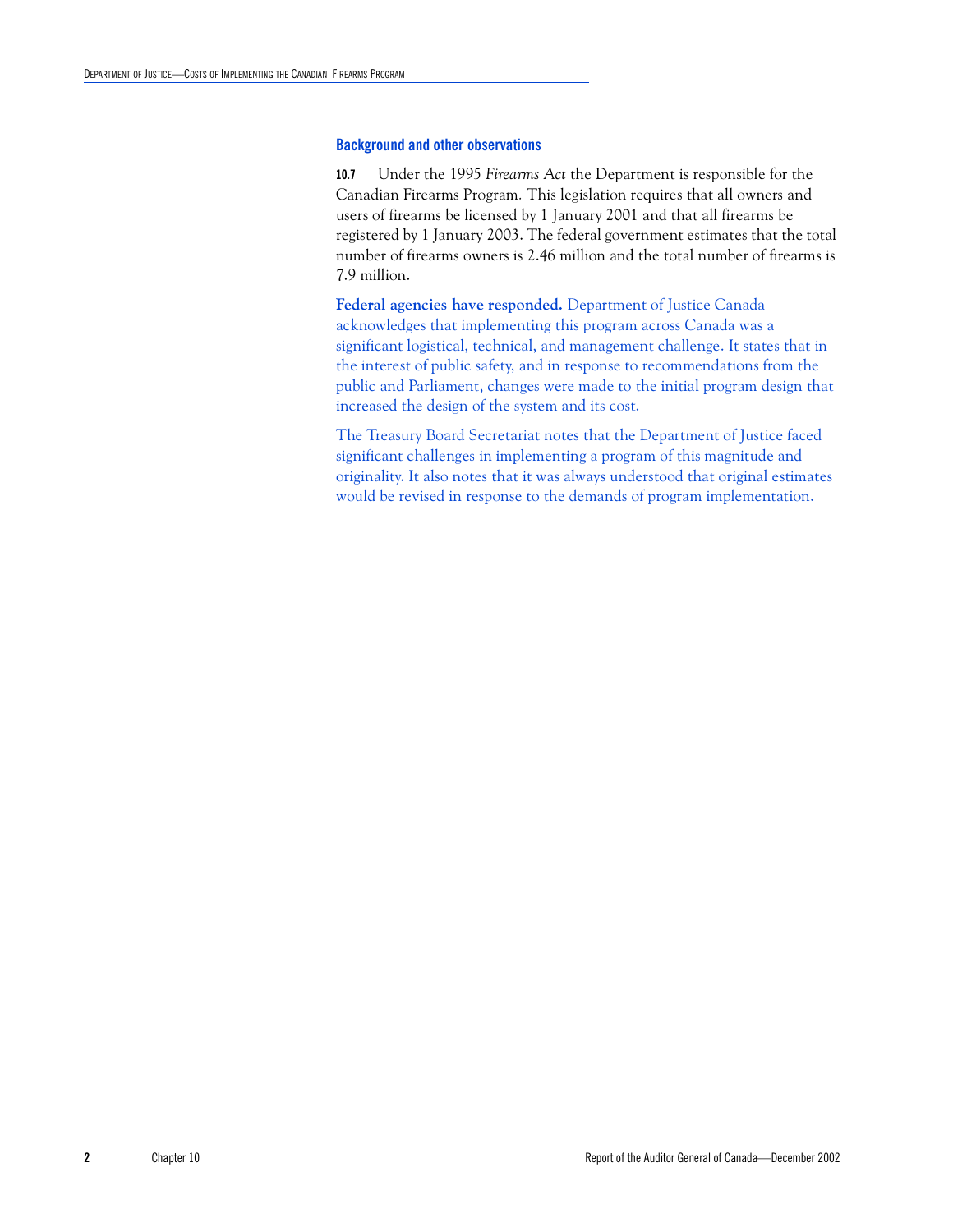# <span id="page-8-0"></span>**Introduction**

**10.8** The Department of Justice estimated that in 2001 there were about 2.46 million firearms owners and 7.9 million firearms in Canada. The Canadian Firearms Program focusses on controlling acquisition, possession, and ownership of firearms; regulating the availability of specific types of firearms; and deterring the misuse of firearms. The Program requires that all owners of firearms be licensed by 1 January 2001 and that all firearms be registered by 1 January 2003.

**10.9** In December 1995, to establish the Canadian Firearms Program, Parliament passed the *Firearms Act* and associated *Criminal Code* amendments. The *Criminal Code* amendments came into force in January 1996 creating mandatory minimum prison sentences for firearms offences. The government announced that it would delay proclamation of the Act until January 1997 so that the Department could design, develop, and implement the information technology and service delivery systems needed to manage the licensing and registration program. The Department recognized that the Program presented significant challenges due to its political, technical and organizational complexities.

**10.10** The Department told us that the proclamation of the *Firearms Act* was further postponed to December 1998 because of "broad and time-consuming consultations about the new regulations." This resulted in delays in making regulations needed to set fees, and establish specific requirements for licensing, storage and record-keeping. Regulations were finally adopted in March 1998 and officially came into force in December 1998.

**10.11** The Department's 2002–03 *Report on Plans and Priorities* stated that the objectives of the Program are "to implement a practical approach to gun safety that works to keep firearms from those who should not have them while encouraging safe and responsible gun use by legitimate firearms owners."

#### <span id="page-8-1"></span>**Current ownership and registration requirements are more rigorous**

**10.12** Passed in 1995, the *Firearms Act* and associated amendments to the *Criminal Code* provide for

- **•** licensing all firearms owners;
- **•** registering and tracking all firearms and transfers of firearms;
- **•** controlling the import and export of firearms;
- **•** strengthening the offence and sentencing provisions of the *Criminal Code*, including mandatory minimum sentences for certain firearms offences; and
- **•** prohibiting additional specific firearms.

**10.13** Individuals who only wanted to keep their non-restricted firearms had to apply before 1 January 2001 for a "possession only" licence. They also had to pass a review to determine that it was safe to give them a licence. Those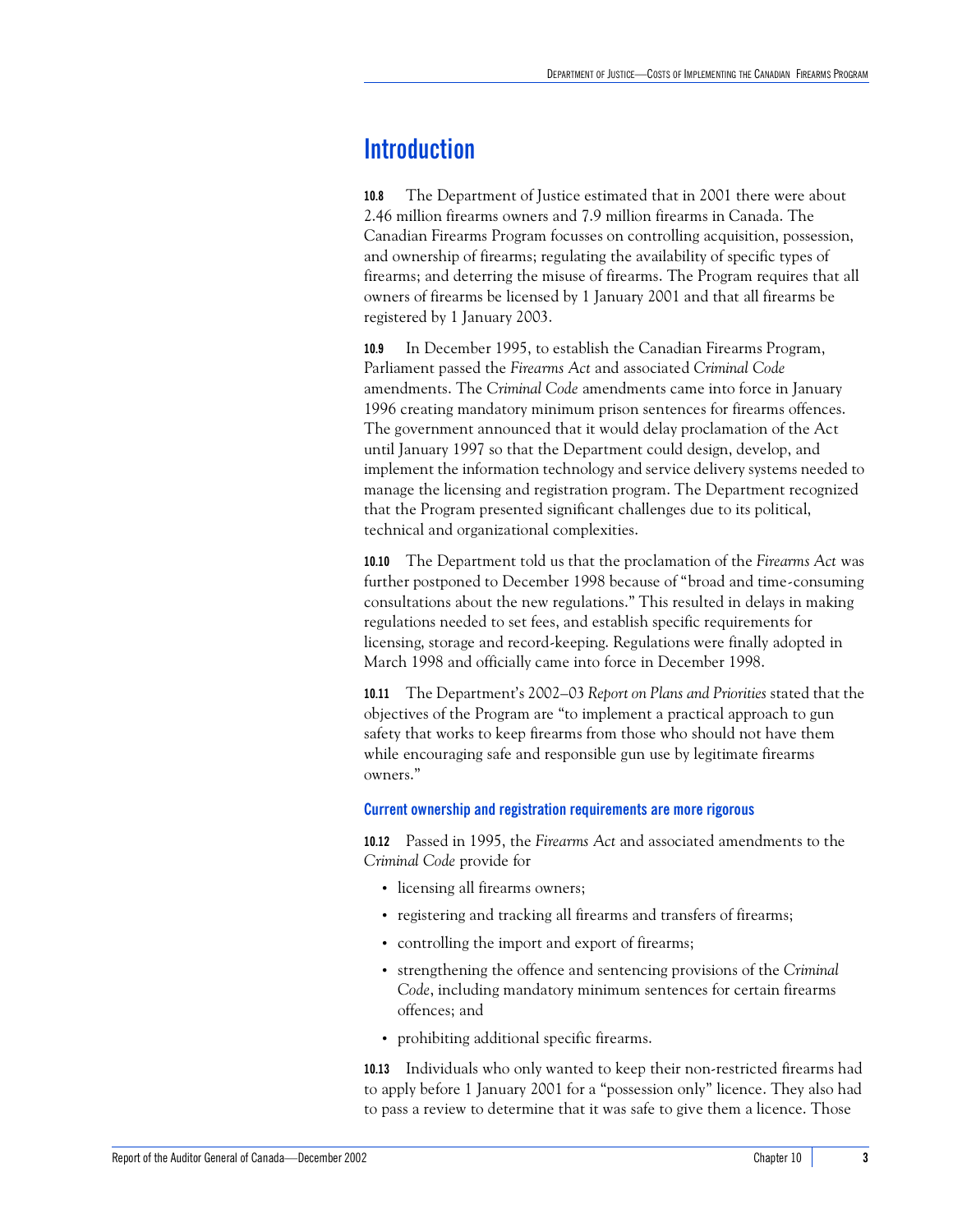who want to acquire a firearm must pass the Canadian firearms safety test, apply for a "possession and acquisition" licence, and pass a review that includes notification of spouse or partner. Owners must register each firearm that they possess.

**10.14** As required by previous firearms legislation, owners and businesses must properly transport and store their firearms in accordance with the applicable regulations. Under the 1995 legislation they must also notify the government of any change in address and transfers of firearms to other licensees.

#### <span id="page-9-0"></span>**Federal and provincial governments were expected to share responsibilities**

**10.15** The federal government envisioned that the Chief Firearms Officers appointed by provincial governments would screen applications for possession licences with the federal government reimbursing them for these costs. Chief Firearms Officers are responsible for ensuring that the issue of a licence does not jeopardize public safety.

**10.16** The Registrar in the Royal Canadian Mounted Police (RCMP) is responsible for registering firearms, and establishing and maintaining the Canadian Firearms Registry. The RCMP are also responsible for maintaining the interface with its Canadian Police Information Centre and the Registry. Legislation currently before Parliament proposes to transfer the Registrar to the Department of Justice.

**10.17** The RCMP, and provincial and municipal police are responsible for enforcing specific provisions of the *Firearms Act*. The RCMP also acts as a provincial police force in certain jurisdictions. Correctional Service Canada and the National Parole Board must administer the sentences of offenders serving mandatory and longer sentences as a result of the new firearms legislation. In addition, provincial correctional agencies must handle firearms offences relating to the legislation.

**10.18** The federal government expected existing federal/provincial co-operation on firearms control would continue under the *Firearms Act*. Provinces and territories supported the provisions of the new legislation that deterred crime, toughened sentences for firearms offences, and targeted weapons smuggling. However, several provinces believed that licensing all owners and registering all firearms was an unproven and ineffective means to reduce violent crime. They also believed that legislating these requirements was beyond the constitutional power of the federal government. In September of 1996, the Province of Alberta announced that it would challenge the constitutionality of provisions of the new law. Five provinces and two territories subsequently supported Alberta in this challenge. The Supreme Court upheld the constitutionality of the provisions of the *Firearms Act* in June 2000.

**10.19** The *Firearms Act* permitted provinces to opt-out of administering the Program. Alberta, British Columbia, Manitoba, Newfoundland and Labrador, and Saskatchewan, opted out. As a result, the RCMP and the Department, as authorized by the *Firearms Act*, set up a federal administrative system in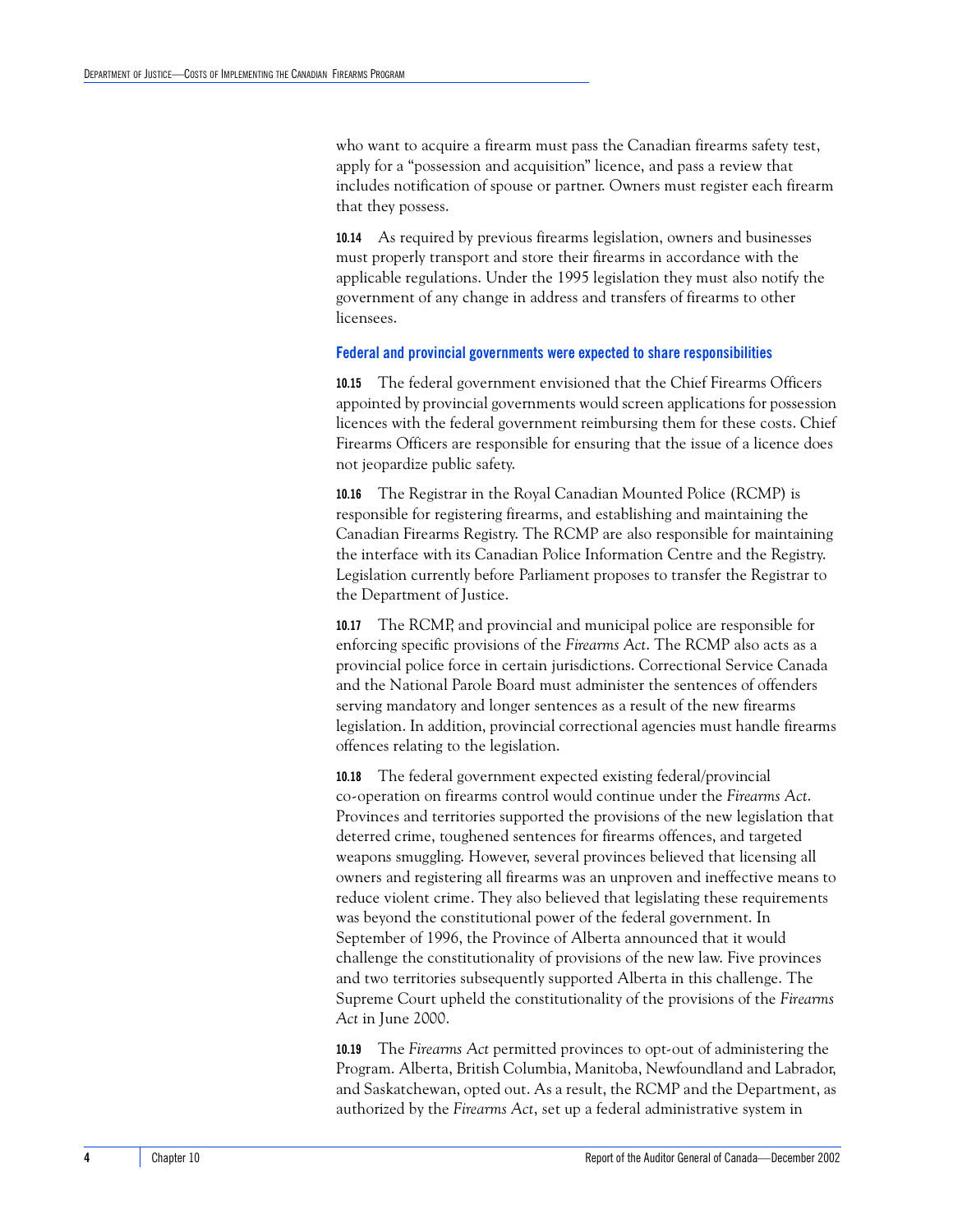jurisdictions that opted-out and incurred the costs directly. As part of this system, the Minister of Justice appointed "federal" Chief Firearms Officers for provincial jurisdictions.

**10.20** The Supreme Court's judgment noted that Aboriginal Canadians who are concerned that this law does not address their particular needs could bring their claims to Parliament or the courts in a separate case. Certain Aboriginal groups are challenging the legislation in court, based on selfgovernment and treaty rights to hunt.

#### <span id="page-10-0"></span>**Focus of the audit**

**10.21** Parliamentarians and the public have expressed concerns to us about the cost of the Canadian Firearms Program. Consequently, our audit focussed on the expenditures and revenues of the Program and we asked the Department of Justice to prepare a statement of these expenditures and revenues for the Program. We did not audit Program efficiency or whether it is meeting its objectives. Our audit objectives were as follows:

- **•** To assess whether the statement of financial information prepared by the Department on the Canadian Firearms Program presents fairly the expenditures and revenues of the Program for the period 1995–96 to 2001–02 on a basis consistent with the framework used by the Department to obtain Government approval of Program funds.
- **•** To provide Parliament with information on the changing costs and scope of the Program since its inception.
- **10.22** More details appear in About the Audit at the end of the chapter.

## <span id="page-10-1"></span>**Observations**

<span id="page-10-2"></span>

#### **Obstacles to accountability Single point accountability for the Program was not implemented**

<span id="page-10-3"></span>**10.23** The Department of Justice is responsible for the Canadian Firearms Program, including the Canadian Firearms Registration System project. In early 1996 the Department of Justice established a division called the Canadian Firearms Centre. The Department and the Treasury Board designated it the "single point of responsibility and accountability to implement the Canadian Firearms Program." The importance of this single point responsibility and accountability was emphasized in the 1997 Project Charter the Department provided to the Treasury Board Secretariat. The Charter stated the following:

Given the scope and complexity of the Canadian Firearms Program and its projects, and the importance of delivering in accordance with approved time lines and budgetary allotments, it was critical that a single point of authority and accountability be established.

The Canadian Firearms Centre provides this single point of accountability in order to manage and ensure that the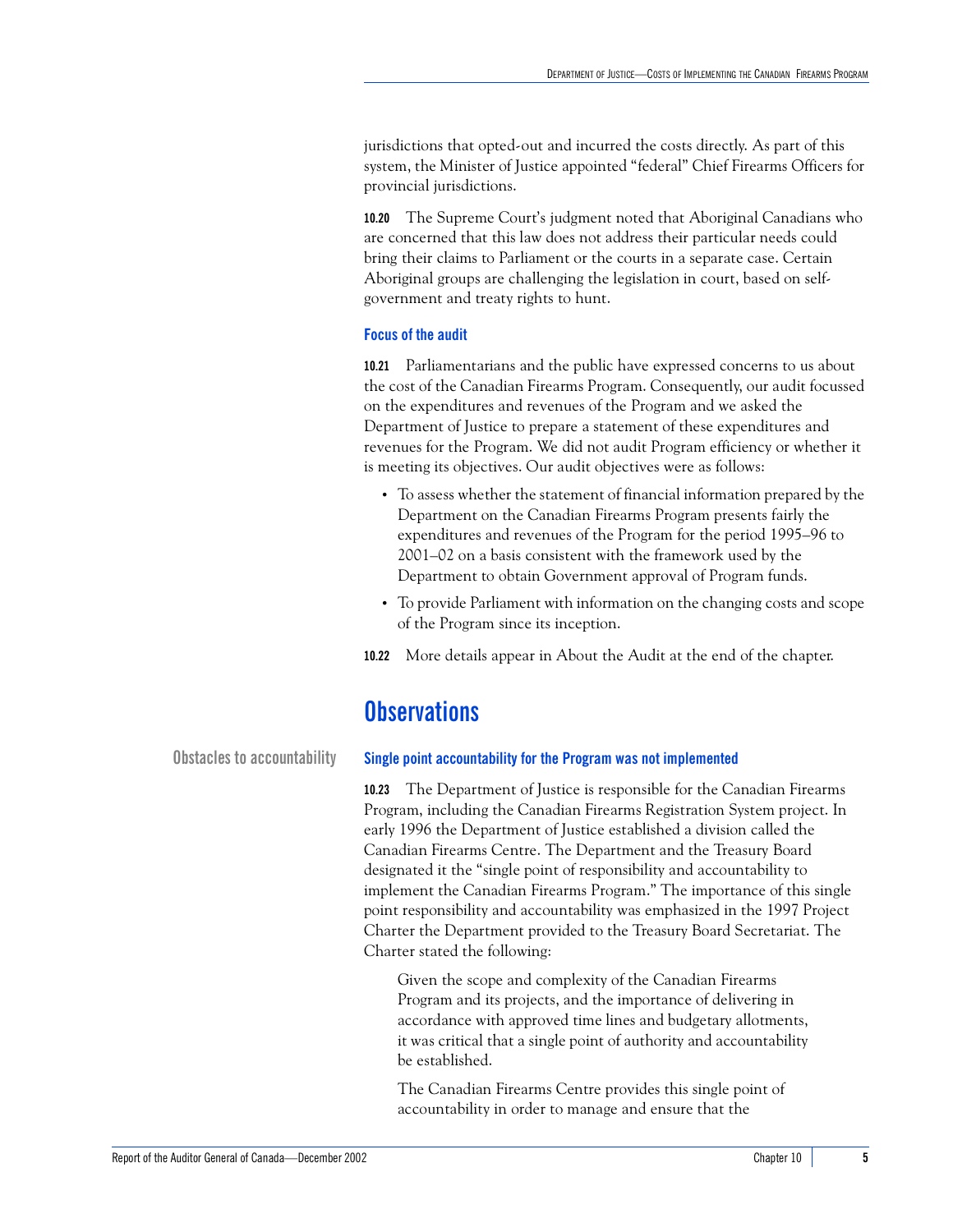government's objectives are achieved via the full implementation of the *Firearms Act*.

**10.24** The Charter also stated that

The Canadian Firearms Centre, in its lead role, must provide centralized management and co-ordination for the Canadian Firearm Program as a whole. In this central management role, the Canadian Firearms Centre must

- **•** facilitate and support management efforts of the partners;
- **•** establish, to the extent practical, standard management practices and procedures; and
- be responsible for representing the overall program to external agencies such as the Treasury Board.

**10.25** Furthermore, the Department told the Government in February 2001 that under the *Firearms Act* the Minister of Justice is politically and financially accountable for the administration of the Program. More recently, the Department's July 2002 Strategic Plan provided to the Treasury Board Secretariat stated that the Minister of Justice is responsible for the *Firearms Act*, is answerable to Parliament for any issues related to the Act, and is responsible for seeking Parliament's authority to spend public money for the purposes described in the Act.

**10.26** The single point of responsibility and accountability concept was not implemented. The Centre reports only expenditures that it incurs or reimburses, and not the full costs to the government of the Program.

#### <span id="page-11-0"></span>**Program cost estimates have risen from \$119 million to over \$1 billion**

**10.27** In November 1994, prior to the introduction of the *Firearms Act*, the Department of Justice estimated that the net cost of the new Program would be about \$2 million. It also estimated that it would take five years to implement. During this period, it said expenditures of about \$119 million were expected to be offset by licensing and registration fees of approximately \$117 million.

**10.28** In May 2000 the Department told the House of Commons Standing Committee on Justice and Human Rights that it had spent at least \$327 million on the Program. However, at about the same time the Department informed the Government that it estimated that the cost of development and implementation would be over \$1 billion by 2004–05.

**10.29** Further, in its Regulatory Impact Analysis Statements the Department of Justice did not provide Parliament with an estimate of all the major additional costs that would be incurred. This disclosure was required by the government's regulatory policy. The costs incurred by the provincial and territorial agencies in enforcing the legislation were not reported. In addition, costs that were incurred by firearms owners, firearms clubs, manufacturers, sellers, and importers and exporters of firearms, in their efforts to comply with the legislation were not reported.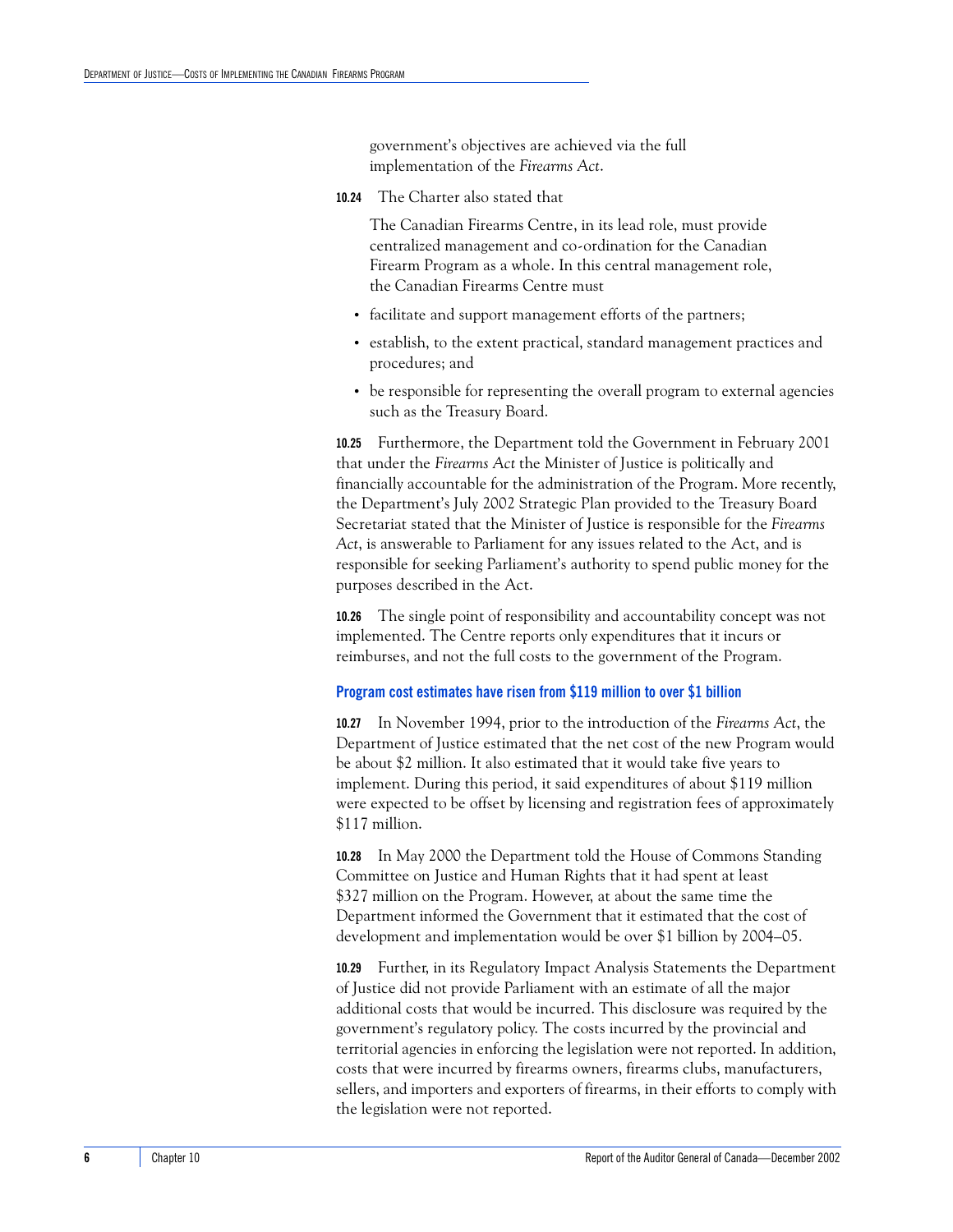#### <span id="page-12-0"></span>**Contrary to the original announcement, fees will not cover expenditures**

**10.30** One of the reasons why the cost to taxpayers has risen significantly is that revenues from fees that were intended to cover most of the Program's expenditures have fallen far short of original expectations.

**10.31** The *Firearms Act* authorizes the Governor in Council to prescribe, by regulation, the fees charged for firearms licensing, registration, and other services. For example, in December 1998, regulations came into force that established fees for over 50 types of licensing, registration, and other transactions. The fees ranged from \$10 to \$1,250.

**10.32** In April 1995 the Department told Parliament that the Program would be essentially self-financing through licensing and other fees. In reality, revenues were reduced through a series of fee reductions and refunds to owners of firearms. We note that the full effect of the fee reductions on keeping the Program self-financed was not disclosed to Parliament. Information on refunds is necessary because if these funds were retained they would have reduced Program costs. Program costs increased because the fees were refunded. For example, in 2000–01 the Department refunded about \$2 million in fees, increasing Program costs by that amount.

**10.33** The information on cost recovery provided to the Government changed as the Program developed. For example, at the start of the Program in 1994 the Government was told that the Program would be self-financing by 1999–2000. However, in 1996 the Department told the Government that it would take more than 10 years (from 1995–96 to 2005–06) for the Program to become self-financing.

**10.34** In April 1998, the Department again revised its estimated break-even point. The Government was told that it would take until 2012–13 for revenues from fees to cover all costs associated with developing, implementing, and operating the Program since 1995–96. The revised breakeven point was based on the assumptions that the Program would collect about \$419 million in fees by 2002–03 and about \$828 million by 2007–08.

#### <span id="page-12-1"></span>**From the start insufficient financial information was provided to Parliament**

**10.35** The Department of Justice did not provide sufficient information to Parliament to allow it to fully scrutinize the Program. The Department also provided inadequate information to Parliament on the escalating Program costs from the start of the Program.

**10.36** For example, in 1994, the Department told the Government that Correctional Service Canada and the National Parole Board would also incur costs to implement the Program. These costs would result from expected increase in workload associated with longer mandatory sentences for firearms offences, and the Government earmarked \$126 million to cover these costs. However, in April 1995, the Department of Justice did not tell Parliament that these costs could be incurred by Correctional Service Canada and the National Parole Board as part of the Program. If these additional costs had been reported, the original estimated expenditure for implementing the new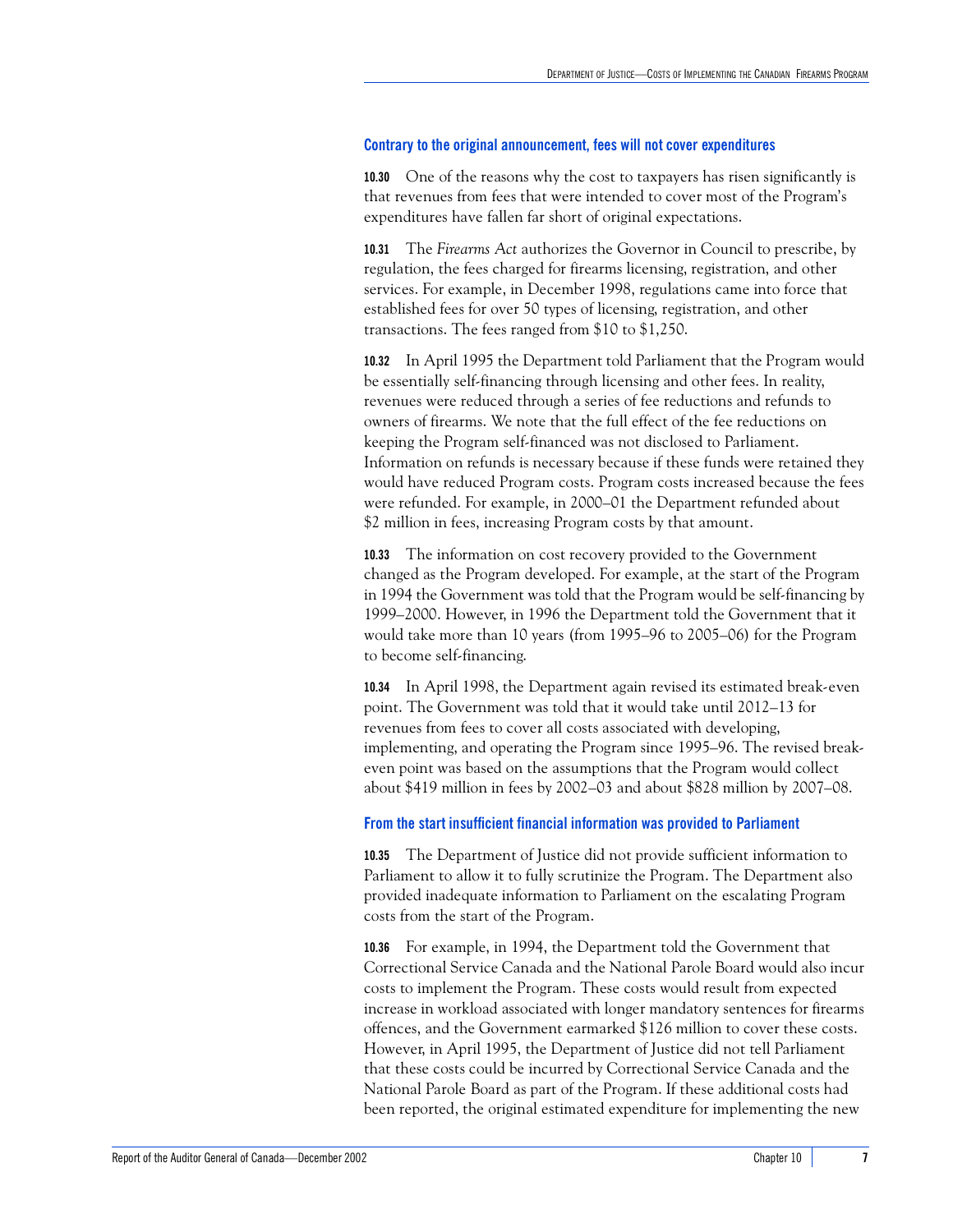Program over five years would have totalled about \$245 million before revenues instead of the reported \$119 million.

**10.37** Correctional Service Canada and the National Parole Board received \$5 million and \$2 million, respectively, of the \$126 million allocated to them to cover their Program costs. The Government authorized the redirection of approximately \$119 million of the original \$126 million to the Department of Justice for the Program.

**10.38** The Department has provided only piecemeal financial information to parliamentarians rather than complete, systematic, and authoritative information. For example, until 2002–03, the Department's annual reporting to Parliament on its plans and priorities and departmental performance contained little financial information on the Program. This most recent reporting continues to fall well short of the government's reporting principles. These annual reports are key sources of information that enable Parliament to scrutinize expenditures and performance.

**10.39** Furthermore, the entire Program was designated as a Major Crown Project. Treasury Board policies require departments, at a minimum, to annually report the following types of information to Parliament:

- **•** description of the program,
- **•** leading and participating departments and agencies,
- **•** total expenditures to date and planned expenditures for future years to the completion of the project,
- **•** prime and major sub-contractors,
- **•** major milestones, and
- **•** progress reports and explanations of variances.

The Department has not fully reported this information.

#### <span id="page-13-0"></span>**Supplementary estimates were inappropriately used**

**10.40** Departments obtain funding through main annual appropriations from Parliament. If they need additional funds during a given year they request these through further appropriations called "supplementary estimates." Between 1995–96 and 2001–02, the Department obtained only about 30 percent of \$750 million in funds for the Program through the main appropriations method; in comparison, it obtained 90 percent of funding for all of its other programs through the main appropriations. Little additional information was given to explain the need for major supplementary estimates for the Program other than the required brief one-line statement that identified that the funds were for the Program.

**10.41** To enable Parliament to maintain control over the public purse, departments ask for approval of supplementary estimates only for unanticipated expenditures not approved by the Treasury Board in the normal business cycle or for those which cannot be estimated in advance. We note that it has been clear for some time that fees collected have not covered Program costs and that the Department should have told Parliament that this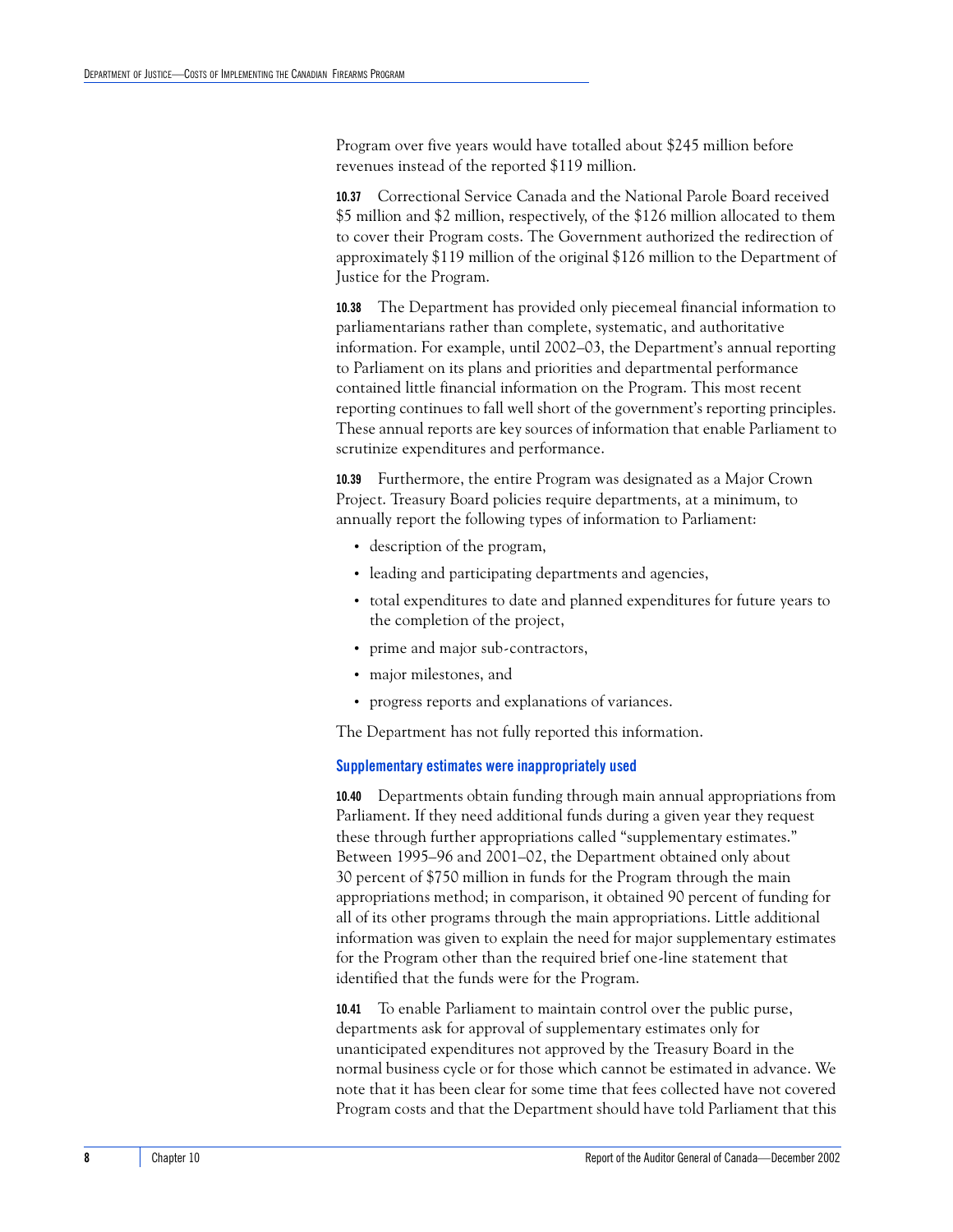was the case rather than maintaining that cost recovery was feasible and continuing to use supplementary estimates.

#### <span id="page-14-0"></span>**Accountability for all Program costs was not maintained**

**10.42** In September 2001, we asked the Department to provide us information on expenditures and revenues for the Program since 1995–96, for audit purposes. We requested that this information be prepared on a basis consistent with the framework used by the Department to obtain the Government's approval of Program funds. We made this request because, in our view, it would allow for clear and consistent accountability to Parliament and the Government for the use of funds. Program management at the time of our audit was not aware of the approach previously used by the Department to obtain Government approval for funding. We provided this framework in October 2001 in response to the Department's request.

**10.43** The approach that the Department had used to obtain the Government's approval for funding is called "activity based costing." This approach linked expenditures to particular activities, such as Program management, training, communication, and the Canadian Firearms Registry System. It also showed how much money was provided to the RCMP and to each Chief Firearms Officer for Program activities.

**10.44** In 1996, the Department of Justice emphasized to the Government the usefulness of using an activity based costing framework. It told the Government that the financial implications of the Program were being analyzed through a detailed activity based costing exercise. It also assured the Government that it would prepare a detailed and accurate evaluation of the costs involved in setting up the Program once this analysis was completed.

**10.45** In February 2000, the Department informed the Treasury Board Secretariat that it would continue to develop and implement a Program-wide "Activity Based Costing/Activity Based Management/Activity Based Budgeting" system. The Department made this statement in response to the Secretariat's requirements and departmental management's need for accurate costing and budgeting information. To achieve this goal, the Department told the Treasury Board Secretariat that in January 1999 it had established a team consisting of two consultants, one senior financial analyst, and four financial analysts. The Department issued contracts to develop and expand its activity based costing framework. Between 1998 and 2000 it spent over \$560,000 on these contracts.

**10.46** However, during our audit, the Department's Canadian Firearms Centre told us that it could not readily provide the Program cost information in a way that was consistent with the framework. This was because the approach "is not currently used by [the Centre's] management for reporting purposes and therefore is not readily available through its existing Financial Management System." Centre officials also said that they were searching their files and contacting former employees to find out whether clear definitions of the cost categories previously used were available.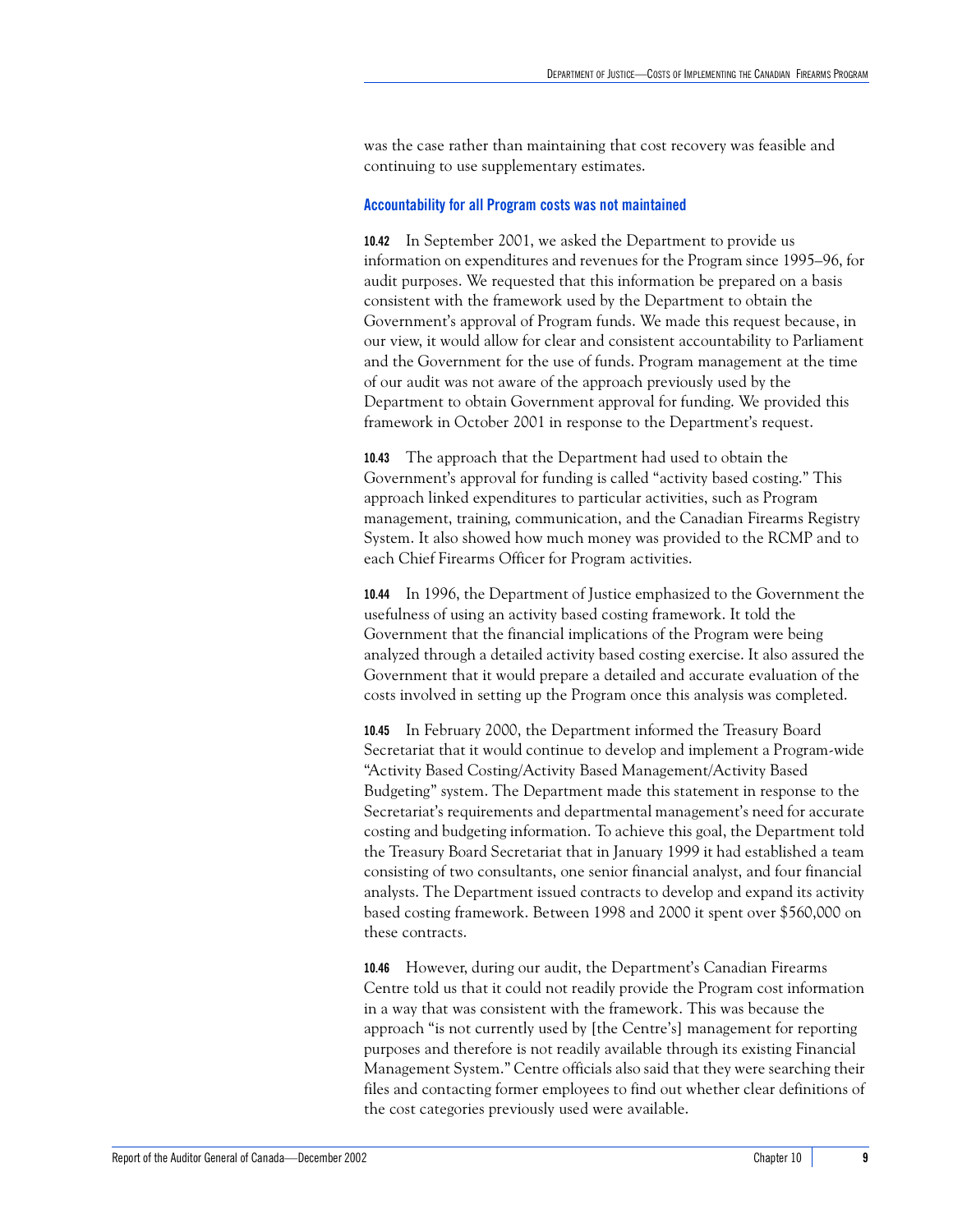**10.47** In June 2002, after much discussion, the Department gave us what it called its "best and final" effort to prepare information on expenditures and revenues as we requested. The Department agrees that it had difficulties in providing information in a manner consistent with the approvals given by Government. However, it also stated that it saw "little merit" in doing this since it believes that the information was not useful for managing the Program.

#### <span id="page-15-0"></span>**The financial information provided does not fairly present all costs**

**10.48** In our view, the financial information provided for audit by the Department does not fairly present the cost of the Program to the government. Our initial review found significant shortcomings in the information the Department provided. Consequently we stopped our audit of this information that because we did not believe that a detailed audit would result in substantially different findings.

**10.49** The shortcomings that we identified include the following:

- **•** The Department provided information only on costs incurred by the Department's Canadian Firearms Centre, not the total cost of developing, implementing, and delivering the Program. The information provided by the Department indicated that between 1995–96 and 2001–02 about \$688 million had been recorded in its accounts as spent on the Program.
- **•** Potential significant costs were not included for services provided without charge by the Department and other federal government departments and agencies, including such items as all litigation costs relating to the constitutional court challenges, total accommodation costs, and full employee benefit costs.
- **•** The Department did not provide the financial information in a framework that is consistent with that used to obtain Government approval of funding.
- **•** The Department had major difficulties in distinguishing between expenditures for project implementation and ongoing operations. This problem particularly affected two of the largest categories of costs: communications activities and the development and implementation of computer systems supporting the Canadian Firearms Registration System. The amounts allocated to these areas in various official documents differ significantly from one another. For example, one document provided to us stated that for 1997–98 the cost of the Canadian Firearms Registration System was about \$13.5 million. However, the document provided to us for audit purposes stated that this amount was about \$20 million.
- **•** The Department had not yet conducted audits of claims worth about \$135 million made for reimbursement of Program expenditures by third parties such as the RCMP and provincial governments. These audits are the responsibility of the Department under agreements with such parties and would have provided assurance on whether the claims were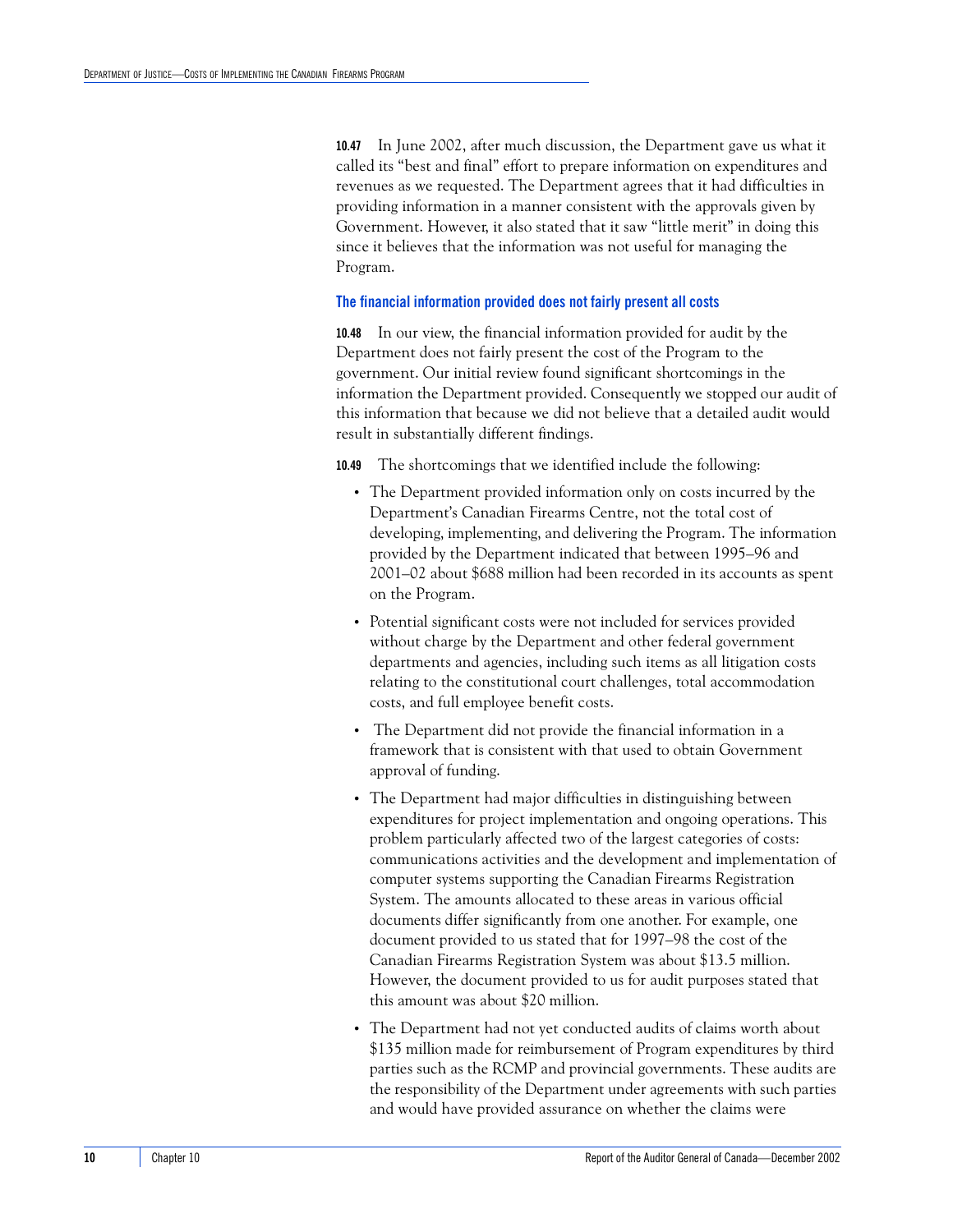appropriate. Further, a preliminary departmental review of one province's claims indicated that the province was not able to locate supporting documentation for the amounts claimed and subsequently paid by the Department.

**10.50** Additional reasons why we decided to stop our audit of the Department's expenditure and revenue information included the following:

- **•** there have been major changes to the Departmental financial systems since 1998;
- **•** changes in financial staff since 2000 have resulted in a lack of corporate knowledge for past years; and
- **•** Departmental internal audits found significant weaknesses in how the Department manages Program revenues.

#### **History of cost escalation In 1996 the Department recognized that funding assumptions were unrealistic**

<span id="page-16-1"></span>**10.51** By November 1996, the Department had concluded that its 1994 estimate for required funds and expected revenues were based on a series of assumptions that were no longer realistic. At this point it asked for and the Government approved another year in which to implement the Program. It estimated that it would need an additional \$193 million to implement its part of the Program from 1996–97 to completion in 1999–2000. It was given an increase of approximately \$166 million. This figure included

- increased funding of about \$71 million from the Treasury Board;
- **•** a \$40 million "loan" from the Treasury Board that had to be repaid with interest by 2005–06, but which was forgiven in 2000; and
- **•** a reallocation of about \$55 million to the Department of Justice from funds earmarked for Correctional Service Canada and the National Parole Board.

**10.52** The Department told the Government that it needed the additional funding because major delays in making regulations made it impossible to implement the Canadian Firearms Registration System until early 1998. It also stated that if needed the extra funds because several provinces announced that they would opt-out of implementing the *Firearms Act*. Furthermore, it noted that funding for several needed initiatives was lacking. These initiatives included

- **•** combating trafficking in firearms;
- **•** increasing screening of applicants and notifying former and current spouses of an application as required by amendments to the *Firearms Act*;
- **•** covering lost revenue due to proposed waiving of licensing and registration fees resulting from Aboriginal and treaty rights protected by the Canadian Constitution (the regulations waived fees for sustenance hunters whether or not they were Aboriginal peoples);
- **•** establishing a central licence and registry processing site in New Brunswick;

<span id="page-16-0"></span>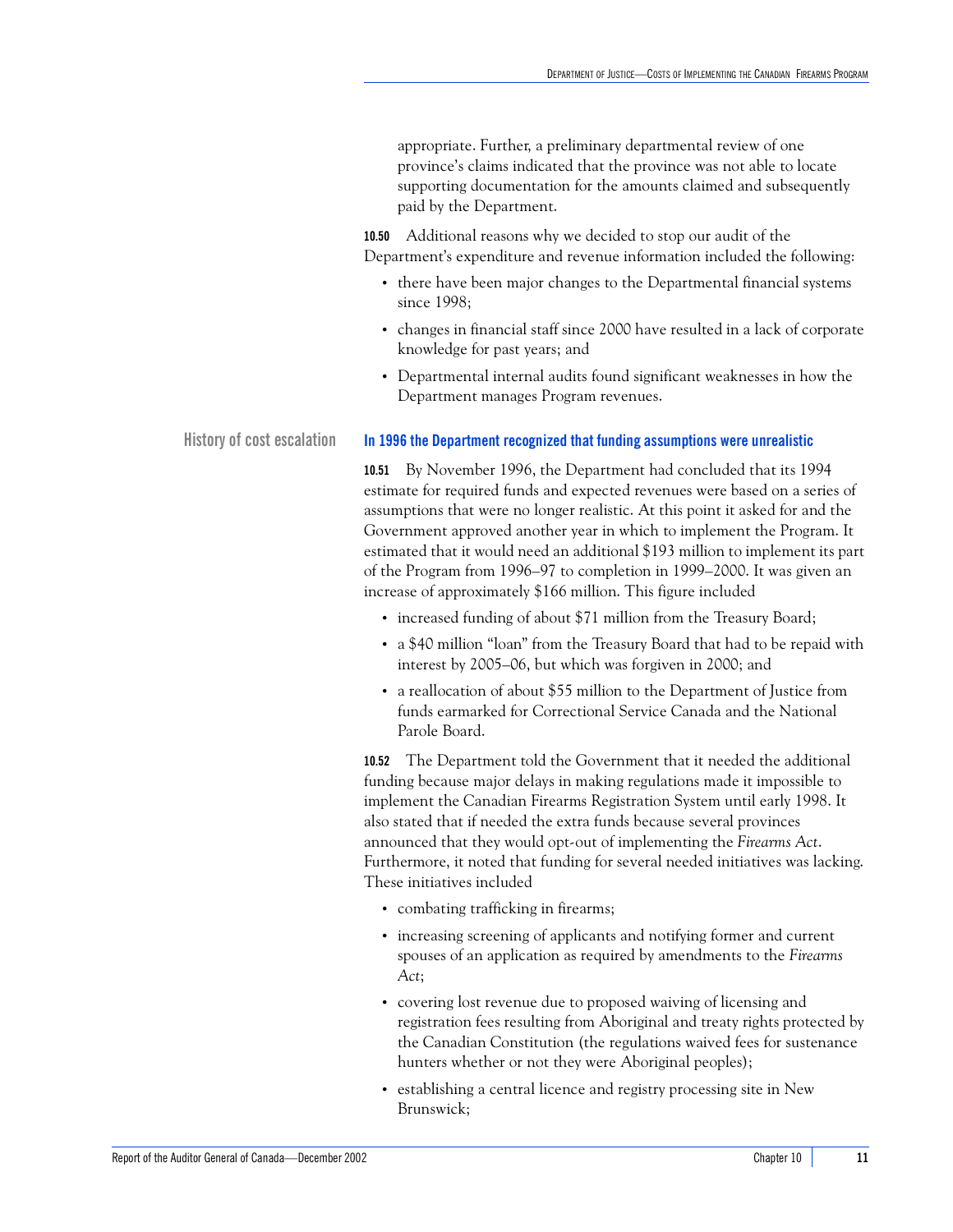- **•** training police, customs officers, wildlife officers, prosecutors, and the judiciary on the provisions of the *Firearms Act*;
- **•** obtaining international co-operation and providing international leadership on firearms control;
- **•** co-ordinating policy development with several other federal departments; and
- **•** registering firearms imported and exported by non-residents and businesses.

**10.53** The Department also stated that it needed additional money because its original estimates of \$5.50 for processing owner licences and \$4.60 for processing firearms registrations were too low. These estimates were revised to \$23.75 for processing licences and \$16.28 for registering a first firearm. As a result of this, the Department estimated that it needed approximately \$60 million in additional funds.

**10.54** The Department reiterated the need to provide funds to Correctional Service Canada and the National Parole Board. It also noted that project costs could be unpredictable; for example, it could not estimate the expenditures needed to ensure that the information in the Canadian Firearms Registration System and related systems was accurate. Finally, the Department noted that unpredictability about compliance with the Program could have a large impact on costs.

#### <span id="page-17-0"></span>**In May 1998, program costs were estimated to be \$544 million**

**10.55** In May 1998, the Department obtained Effective Project Approval for the Canadian Firearms Registration System from the Treasury Board and a total of about \$544 million was allocated to the Program for the period 1995–96 to 2002–03. The Department told the Treasury Board Secretariat that the overall Program would achieve its objectives with the approved resources. In November 1998, the Department told the Treasury Board Secretariat that, although certain planning assumptions had changed, the project was going well, and would still be delivered on time and within the approved resource limits.

**10.56** However, within weeks of starting to accept applications in December 1998, the Department again concluded that many of its underlying assumptions about funding estimates for the Canadian Firearms Registration System were invalid. It informed the Treasury Board Secretariat of this problem in February 2000.

#### <span id="page-17-1"></span>**By February 2000, program cost estimates had increased to \$764 million**

**10.57** In February 2000, the Treasury Board approved further increases to Program funding, bringing the total estimated costs to about \$764 million for the period 1995–96 to 2002–03. However, this estimate did not include all Program costs.

**10.58** The Department explained to the Government that the increase of \$220 million for the period 1999–2000 to 2002–03 was needed because costs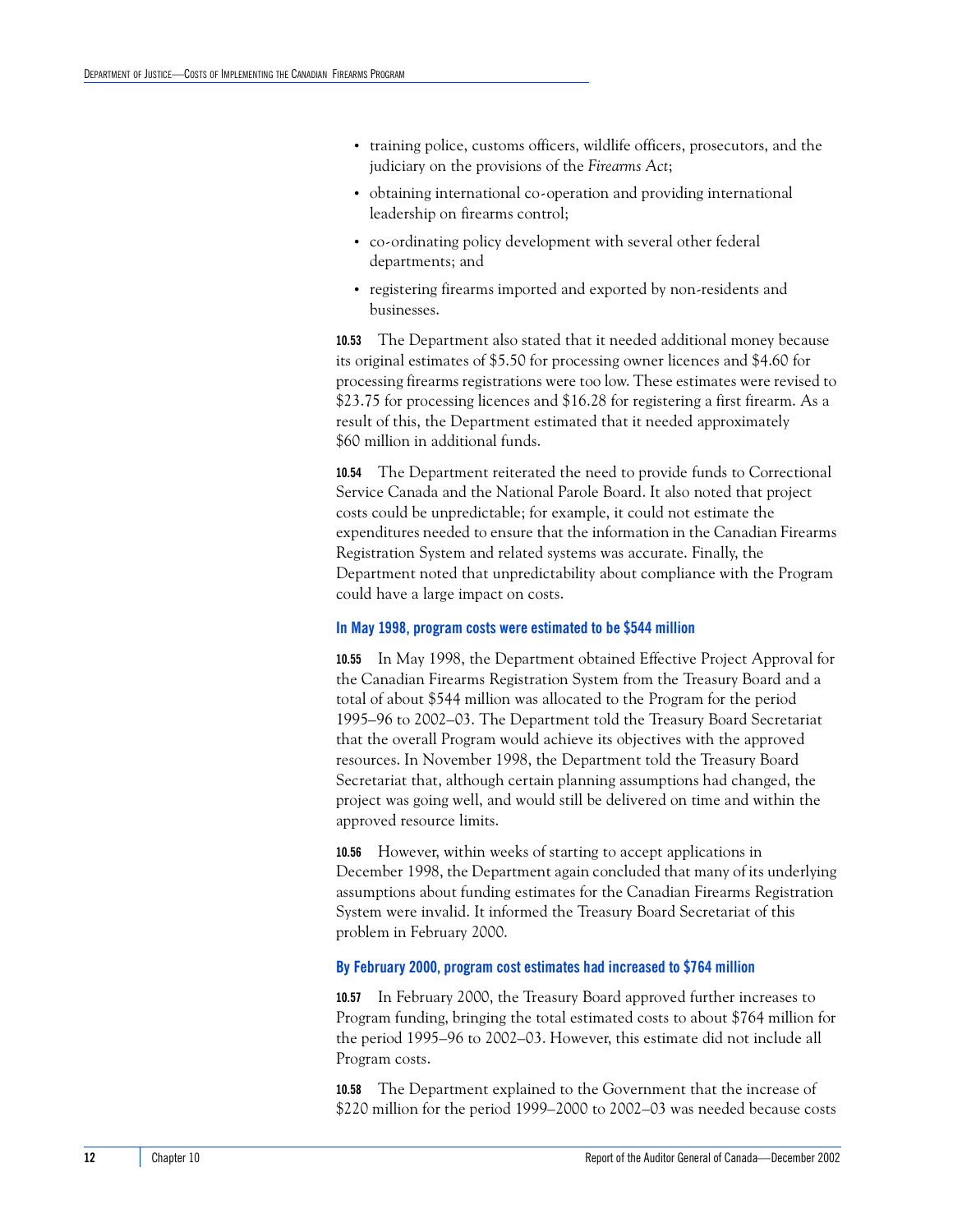for developing and implementing the Program were more than expected. The Department stated that the increase stemmed from significant differences between actual experience and planning assumptions. More specifically,

- **•** a large percentage of businesses had decided to register individual firearms when sold rather than register their inventories before the Program implementation date;
- **•** about 90 percent of the licence and registration applications contained errors or omissions, which was higher than the predicted 20 percent for licences and 40 percent for registrations; and
- **•** initially the Department had predicted that most applications could be handled on paper without having to contact owners; however, high error and omission rates led to it having to contact many more owners than expected.

**10.59** The Department also noted that its assumptions about the rate at which it would receive applications for licences and registrations were incorrect. By 1999, only about six percent of an initially estimated three million owners had applied for a licence, and less than three percent of an initially estimated seven million firearms had been registered. Given that so few people were applying for licences, the Department predicted a major backlog would occur just before the 1 January 2001 deadline for licensing. It expected that dealing with the expected backlog would be very difficult, given that it had already had trouble efficiently processing the relatively small number of applications it had received before February 2000.

**10.60** The Department concluded that cost recovery could not be achieved as planned. Its actual experience was very different from its assumptions, and revenues were down as a result of low participation. The Department also concluded that revenues would be lower given that it had reduced its estimate of firearms owners by almost 1 million (from 3.0 million to 2.2 million) and firearms by over 1 million (from 7 million to 5.9 million).

#### <span id="page-18-0"></span>**By May 2000, the Program cost estimates rose to more than \$1 billion**

**10.61** In May 2000, the Department told the Government that it was implementing a Program Improvement Plan and that it would take another two years, until 2004–05, to fully implement the Canadian Firearms Program. It also estimated that it would need \$680 million to implement the Program during the period 2000–01 to 2004–05. The Government approved both the funding increase and the time extension. Together with previous expenditures of \$327 million from 1995–96 to 1999–2000, the total forecasted expenditure for the Program was over \$1 billion. The Department currently estimates that this expenditure will be offset by \$140 million in revenue after refunds by 2004–05.

**10.62** The Department stated that the Program Improvement Plan would enable it to license most firearms owners by the 1 January 2001 deadline. Key components of the plan included an aggressive advertising campaign, an outreach initiative, a simplified application form, streamlined processing, an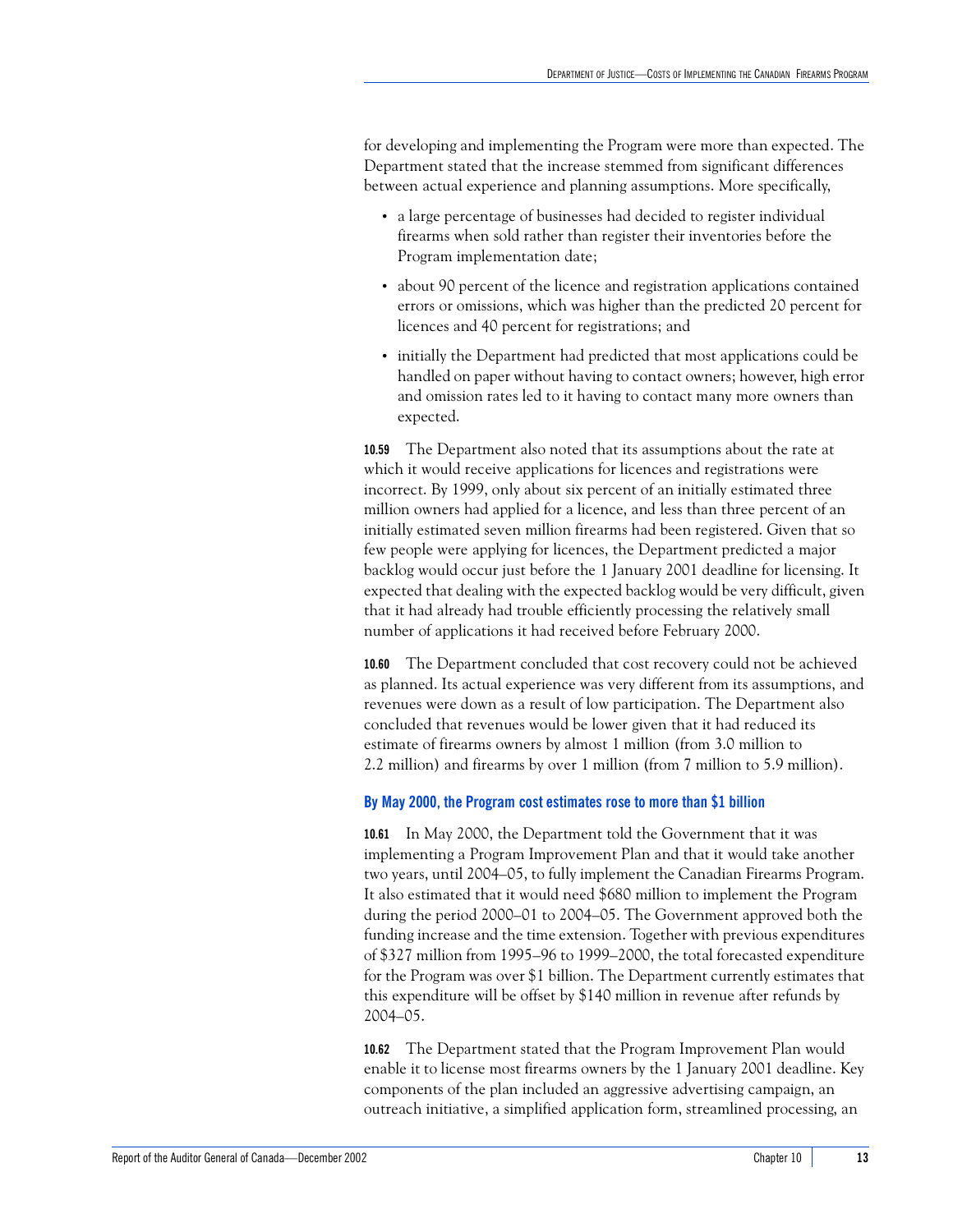upgrading of the Canadian Firearms Registration System computer system, and the issuing of temporary licences to meet the licensing deadline.

**10.63** The Government approved postponing achieving complete cost recovery until the Program was fully operational. This postponement included reducing and waiving some fees. The Department estimated that the Program will be implemented by 2004–05 at a cost of over \$1 billion, significantly more than the original estimate of \$119 million. It no longer expects fees to cover the cost of developing and implementing the Program since it estimates that it will have collected only about \$140 million in revenues after refunds by 2004–05.

#### <span id="page-19-0"></span>**In February 2001, a new plan to restructure the Program was approved**

**10.64** In February 2001, the Government approved a new plan to restructure the Program. The Department told the Government that the Restructuring Plan would reduce future costs by \$180 million from 2001–02 to 2004–05. July 2001 departmental documentation indicates that the Department revised downward its estimate of potential savings to a range of \$88 million to \$128 million. It is unclear whether the Department conducted analyses to justify these estimates of savings, or whether they were simply established targets.

**10.65** The Department's March 2002 *Report on Plans and Priorities* to Parliament indicated that during 2002–03 to 2004–05, planned Program spending would total about \$289 million. However, in February 2001 the Government was told that the Restructuring Plan would reduce spending during this period to about \$170 million.

**10.66** The Plan consisted mainly of the following elements:

- **•** reducing excessive regulation,
- **•** replacing the Canadian Firearms Registration System by outsourcing key Program components, and
- **•** consolidating some Program responsibilities located in other departments under the Department.

#### <span id="page-19-1"></span>**The program became excessively regulatory**

**10.67** In February 2001, the Department told the Government it had wanted to focus on the minority of firearms owners that posed a high risk while minimizing the impact on the overwhelming majority of law-abiding owners. However, the Department concluded that this did not happen. Rather, it stated that the Program's focus had changed from high risk firearms owners to excessive regulation and enforcement of controls over all owners and their firearms. The Department concluded that, as a result, the Program had become overly complex and very costly to deliver, and that it had become difficult for owners to comply with the Program.

**10.68** The Department said the excessive regulation had occurred because some of its Program partners believed that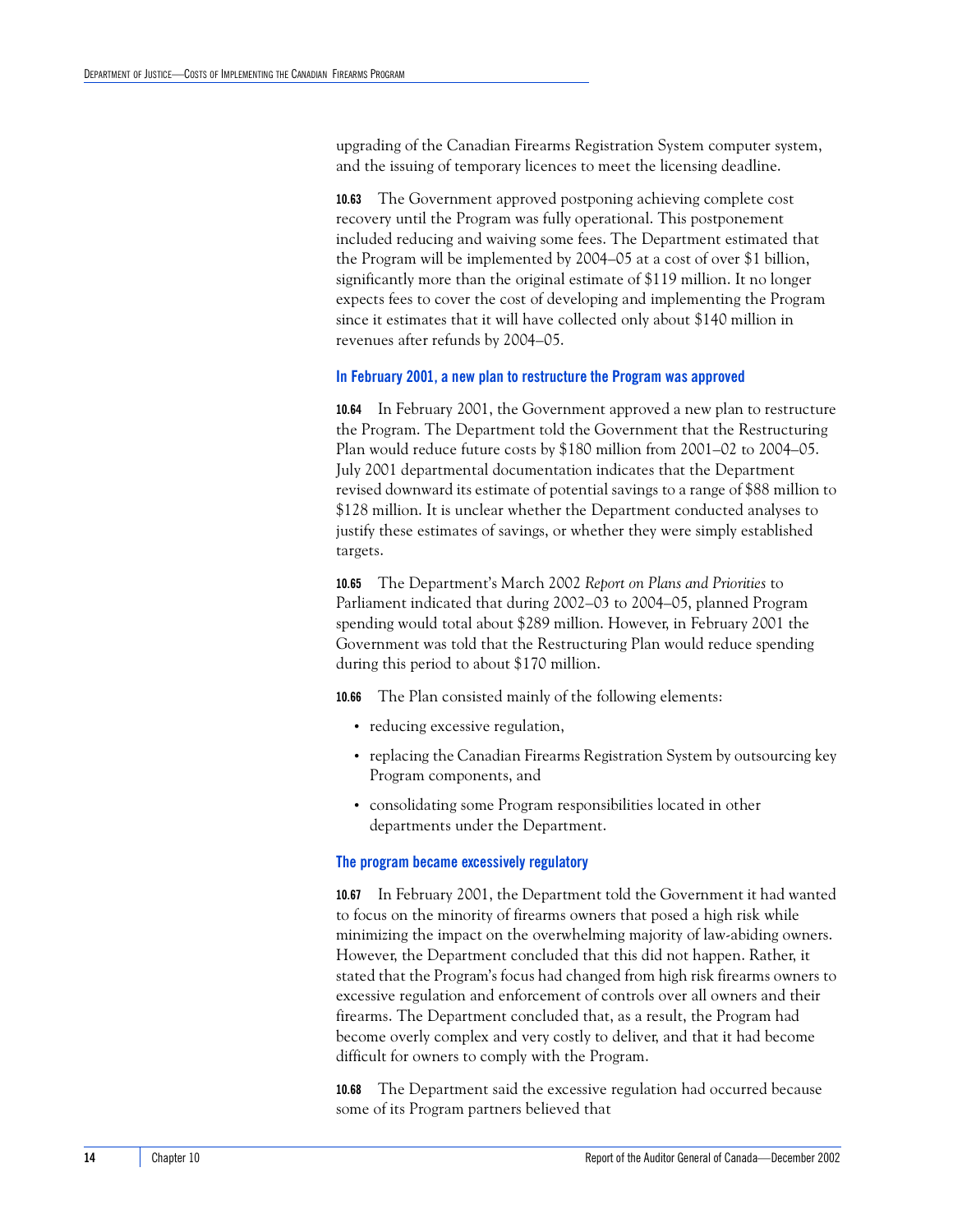- **•** the use of firearms is in itself a "questionable activity" that required strong controls, and
- **•** there should be a zero-tolerance attitude toward non-compliance with the *Firearms Act*.

**10.69** In March 2001, the Department told the Treasury Board Secretariat that it was having discussions with police representatives about the enforcement of the licensing requirements. It stated that, in particular, police agencies will be encouraged to exercise discretion case by case, focussing on instances of licensing omissions where there is a clear criminal intent.

**10.70** To further reduce the burden and complexity of the Program's requirements and increase the registration rate, the Government authorized substantially reducing the amount of required information and allowing owners to file applications through the Internet. The Department concluded that the amount of information required from applicants exceeded what was needed to classify most types of firearms being registered.

**10.71** The Department indicated that owners were having trouble providing all the information needed by the RCMP to properly classify their firearm. The Department told the Government that the registration form discouraged compliance and promoted a high number of errors or omissions, in part because questions were not clear and easily understood. In July 2002, the Department told us the information required on the registration form was "simply reduced to that required by the *Firearms Act* in response to client preference." However, the Department told the Government in March 2001 that the deleted information was not required by the *Firearms Act*.

**10.72** About 85 percent of registration applications had to be manually processed because of incomplete information. To deal with this problem, the Government approved a more flexible standard for classifying firearms and directed that the emphasis should be placed on properly classifying firearms that might be restricted or prohibited.

#### <span id="page-20-0"></span>**Restructuring involves replacing an expensive, three-year-old computer system**

**10.73** As previously noted, to control the development of the Program, the Treasury Board designated the entire Program as a Major Crown Project. A major element of the Program is the computer system for the Canadian Firearms Registration System. The scope of the computer system projects were well beyond the Department's previous experience. The Department's internal audits indicate that there were several major project management problems, including a lack of a formal financial reporting framework until the project was well underway, and a high number of orders for changes in the design of the system. For example, the Department told the Treasury Board Secretariat that by 1999 the number of orders for changes for the system was over 1,000.

**10.74** In 2001, the Department told the Government that the three-year-old Canadian Firearms Registration System was not working well; its technology was expensive, inflexible, out-of-date, and could not be modified at a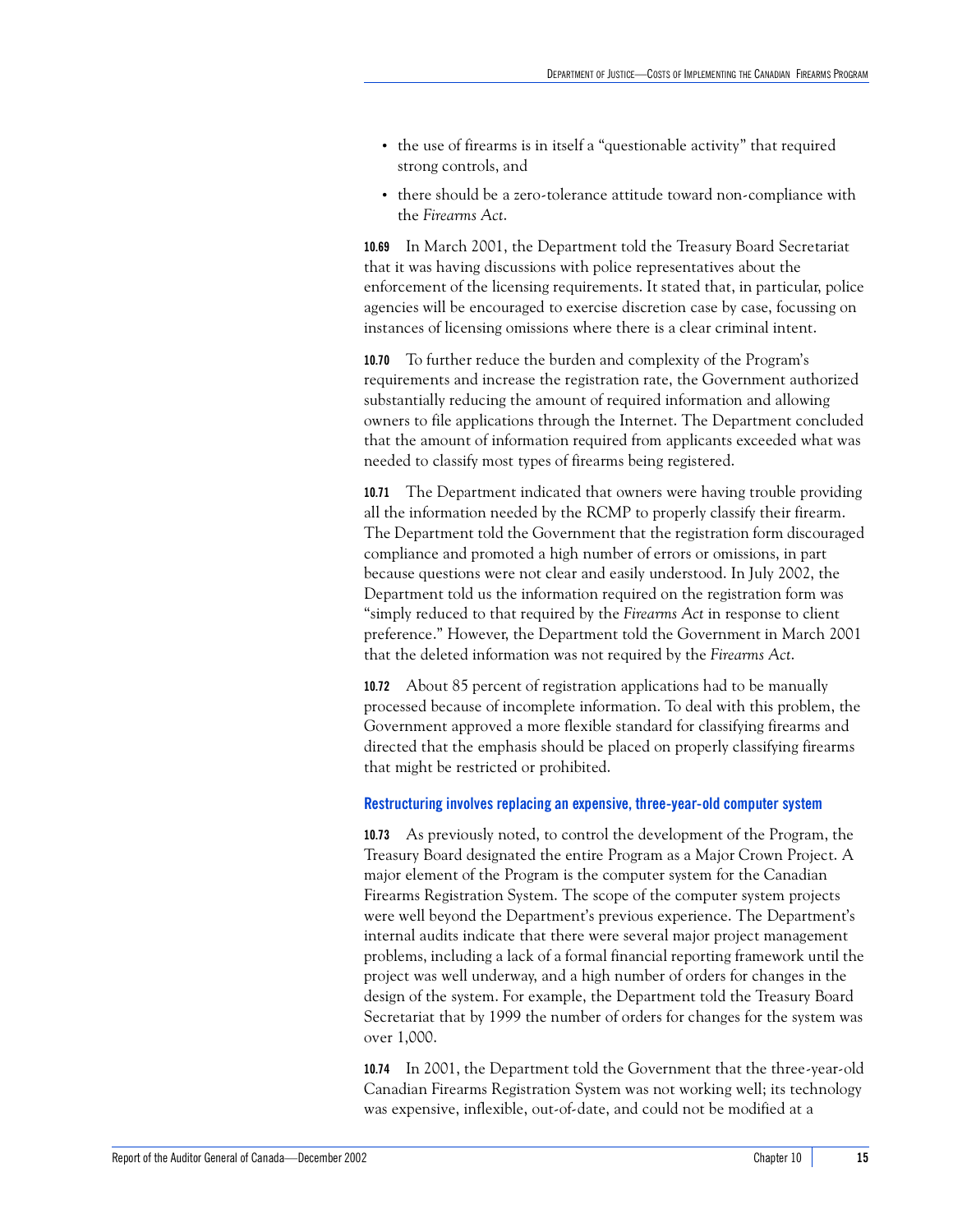reasonable costs to support future operations. Construction and maintenance costs of the existing system were exceptionally high and without radical change, these would represent over 60 percent of future operating costs. This would be significantly higher than the industry norm of 10 percent to 20 percent.

**10.75** According to the Department, the Canadian Firearms Registration System information technology was modified several times before and after licensing and registration began in December 1998. The technology was developed in parallel with repeated changes to Program forms, rules, and processes, and before legislation and regulations were finalized. The Department stated that the complexity of the system increased unnecessarily because

- **•** many of the design assumptions were invalid;
- **•** the system was intended to capture detailed information about firearms for criminal investigations and process licence and registration applications; however, the information needed for criminal investigations was well beyond the administrative needs of the Program; and
- **•** small changes, such as modifications in data entry on a form, required major changes in the whole system because of its size and complexity, and these changes typically took three to six months to implement at a cost of millions of dollars.

**10.76** The Government approved outsourcing the Canadian Firearms Registration System as part of the Restructuring Program Plan. Outsourcing involved freezing its development, looking for a more cost-effective replacement, and trying to make it more flexible to user needs. A contractor started work in April 2002 to develop a solution. The contractor's proposal involves replacing the System's computer software with existing private sector approaches. The eventual cost of the solution is still to be determined by the Department.

#### <span id="page-21-0"></span>**Some responsibilities are being moved to the Department of Justice**

**10.77** As part of the Restructuring Plan, the Government decided to consolidate some additional statutory authority for the Program under the Minister of Justice. Proposed amendments to the *Firearms Act* will create a Commissioner of Firearms within the Department and transfer the Registrar from the RCMP to the Department. The legislation had not been passed at the time of writing.

**10.78** These steps are being proposed because the Department stated it was having trouble maintaining a consistent policy. It stated that it did not have direct control over key functions that resided with other jurisdictions and federal departments, and that its only available lever for maintaining consistent policy was controlling funding. The Department stated that its lack of direct control was a major cause of the Program implementation difficulties, and the reason why the Program focussed on regulation and enforcement of controls rather than on high-risk owners.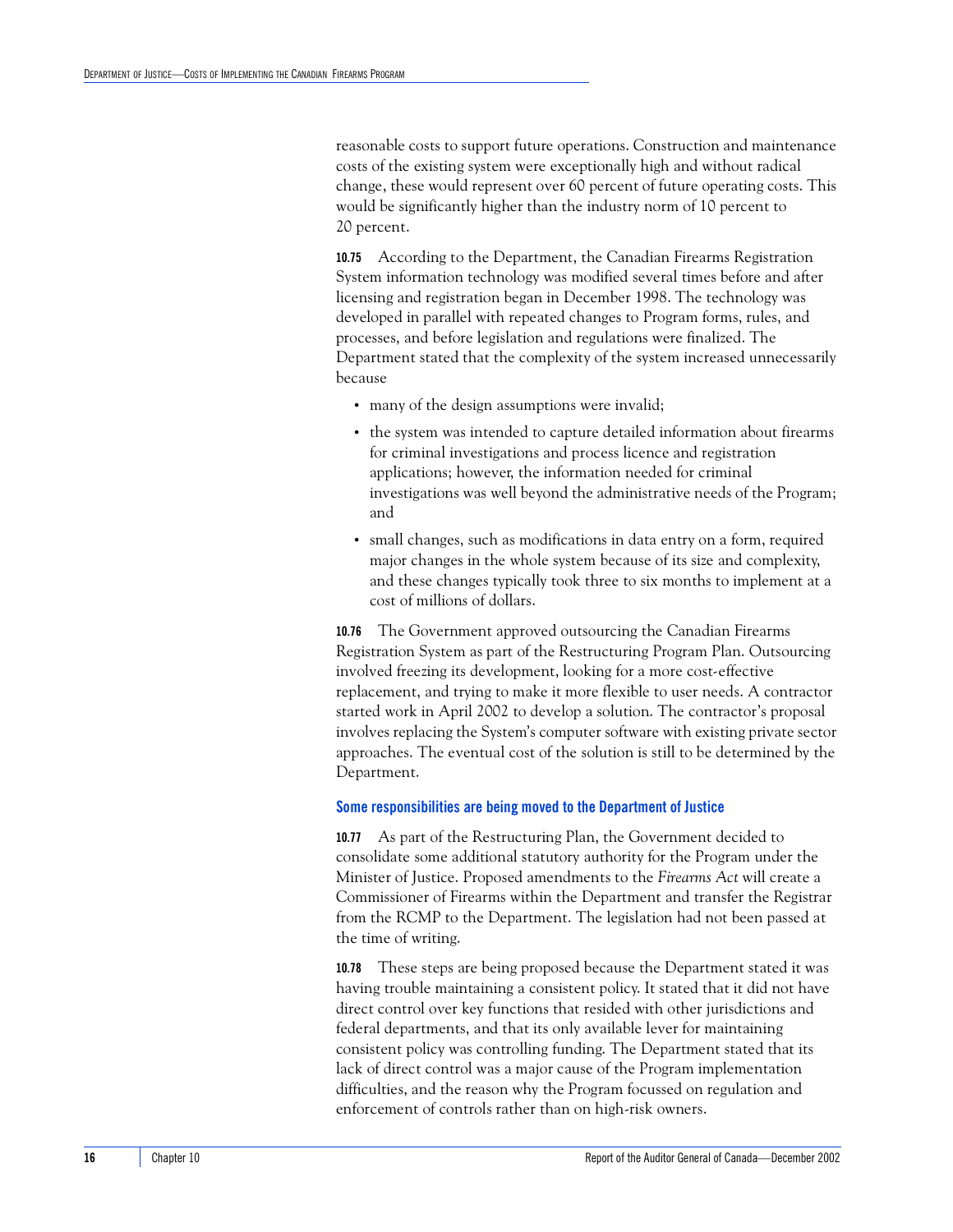#### <span id="page-22-0"></span>**Failure to follow Treasury Board's approval processes contributed to problems**

**10.79** Since the Program is a Major Crown Project, the Department of Justice was expected to follow an approval process for it, intended to minimize the risk of failure and overspending. The Department should have first obtained a Preliminary Project Approval from the Treasury Board and then an Effective Project Approval. With each step, it was expected to provide more complete and definitive information. The project should not have been started until the Effective Project Approval was obtained from the Treasury Board. Subsequent regular reports on implementation were expected, including the use of a framework that allowed comparison of the actual expenditures to those authorized by the Government.

**10.80** Contrary to Treasury Board policy, the Department began implementing the Program in December 1995, more than two years before receiving either Preliminary or Effective Project Approval. The Department informed the Treasury Board Secretariat of this in March 1998 when it sought Preliminary Project Approval and the Treasury Board gave its approval in April 1998. The Department also stated that it would implement an accountability structure and properly identify and manage risks. In addition, a Firearms Control Project Interdepartmental Steering Committee was established. Co-chaired by the Deputy Secretary of the Treasury Board and the Department, this Committee was expected to meet monthly, or even more frequently, to address issues and concerns and report to a Government committee. In May 1998, the Treasury Board gave the Department Effective Project Approval.

#### <span id="page-22-1"></span>**Poor management contributed to the escalation of costs**

**10.81** Internal audits conducted by the Department indicated deficiencies such as:

- lack of sufficient strategic planning;
- **•** lack of a national workload management process to balance workloads;
- **•** long-standing problems among the Canadian Firearms Centre and the processing sites involving communications, staff relations, and the need to adapt to changes in direction from the Centre; and
- **•** unilateral decision-making by the Centre even when this was in apparent opposition to the interests of its partners.

**10.82** These problems and their implications were not reported to the Government; however, we believe they contributed to the increase in Program costs. The Department told us that the most of the cost increases were due to the reasons that had been reported to the Government.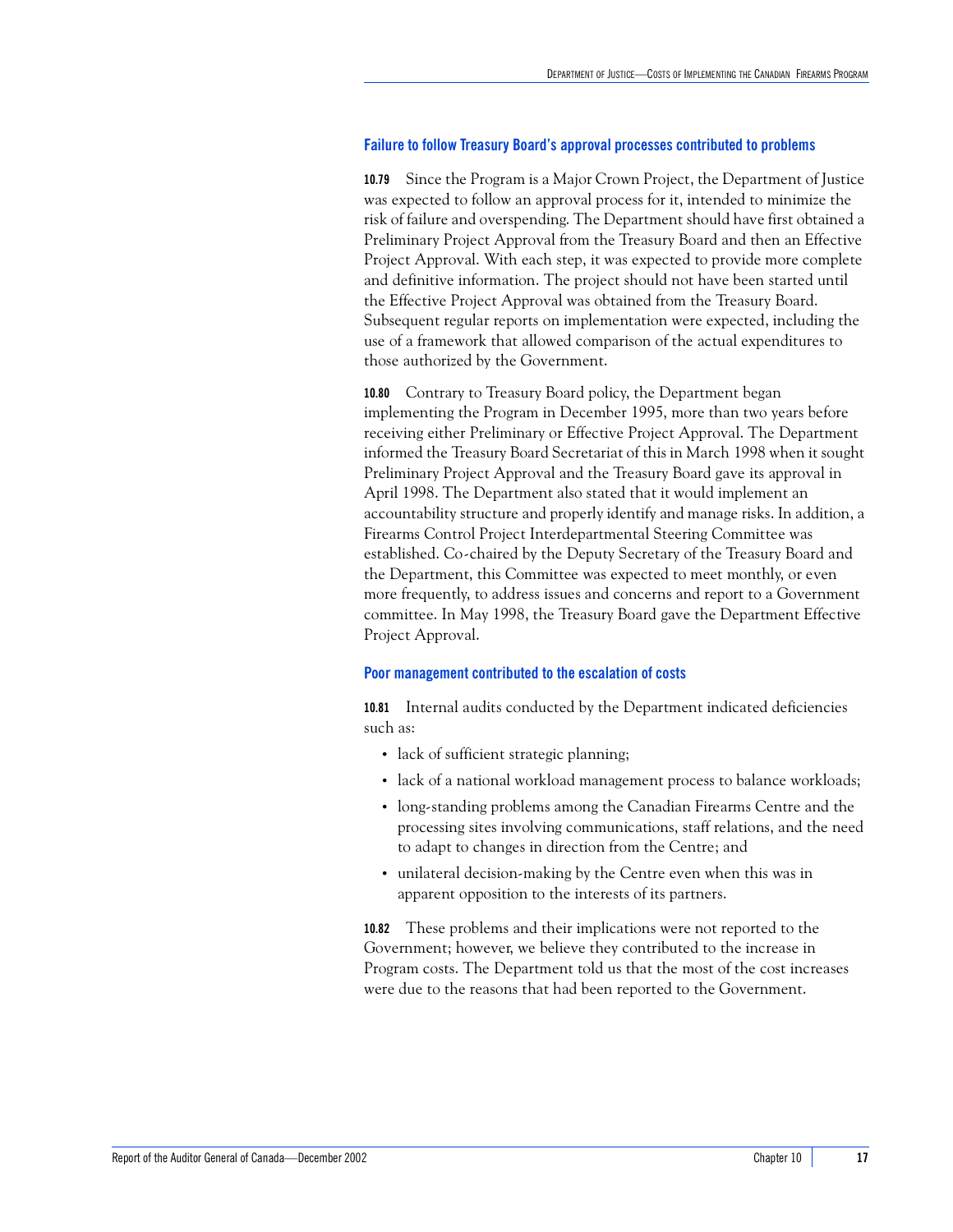#### <span id="page-23-0"></span>**There were deficiencies in the management of revenues and refunds**

**10.83** Department of Justice internal audits conducted in 2000 and 2001 raised serious concerns about the control of revenues and refunds. For example, a December 2001 internal audit report identified deficiencies such as the following:

- **•** information on revenue in applicant files was inaccurate, and revenue and licenses could not be reconciled;
- **•** financial information supplied by the Canadian Firearms Centre to the Receiver General for reporting purposes was not timely and complete;
- **•** processing of refund requests was handled manually because the supporting documentation was often incomplete; and
- **•** revenue deposits had gaps in sequentially assigned deposit numbers.

**10.84** In April 2002, Program management indicated that it generally agreed with the internal audit observations and that it would take corrective action. Management also stated that a financial capability would be developed as part of contracting out the Canadian Firearms Registration System to manage revenues and refunds.

### <span id="page-23-1"></span>**Conclusion and Recommendation**

**10.85** The Department of Justice did not provide Parliament with sufficient information to allow it to effectively scrutinize the Canadian Firearms Program and ensure accountability. It provided little financial information and insufficient explanations for the dramatic increase in the cost of the Program. In 1995 the Department told Parliament that the Program would cost \$119 million to implement, which would be offset by \$117 million in revenues. The Department states that by 2001–02 it has spent about \$688 million and collected about \$59 million in net revenues after refunds. However, implementation is not yet complete.

**10.86** The Department currently estimates that by 2004–05 it will spend at least \$1 billion on the Program. This amount does not include all financial impacts on the government. The Department also did not report to Parliament the wider costs of the Program as required by the government's regulatory policy.

**10.87** The Department has offered many reasons for the cost escalation, including major delays in passing regulations, provinces opting out of the Program, the need for additional initiatives, wrong assumptions about the rate it would receive applications for licences and registrations, and an excessive focus on regulation and control.

**10.88** We requested information from the Department of Justice on Program expenditures and revenues for audit purposes prepared consistent with the reporting framework used by the Department to obtain Government approval of funds for the Program. We stopped our audit when an initial review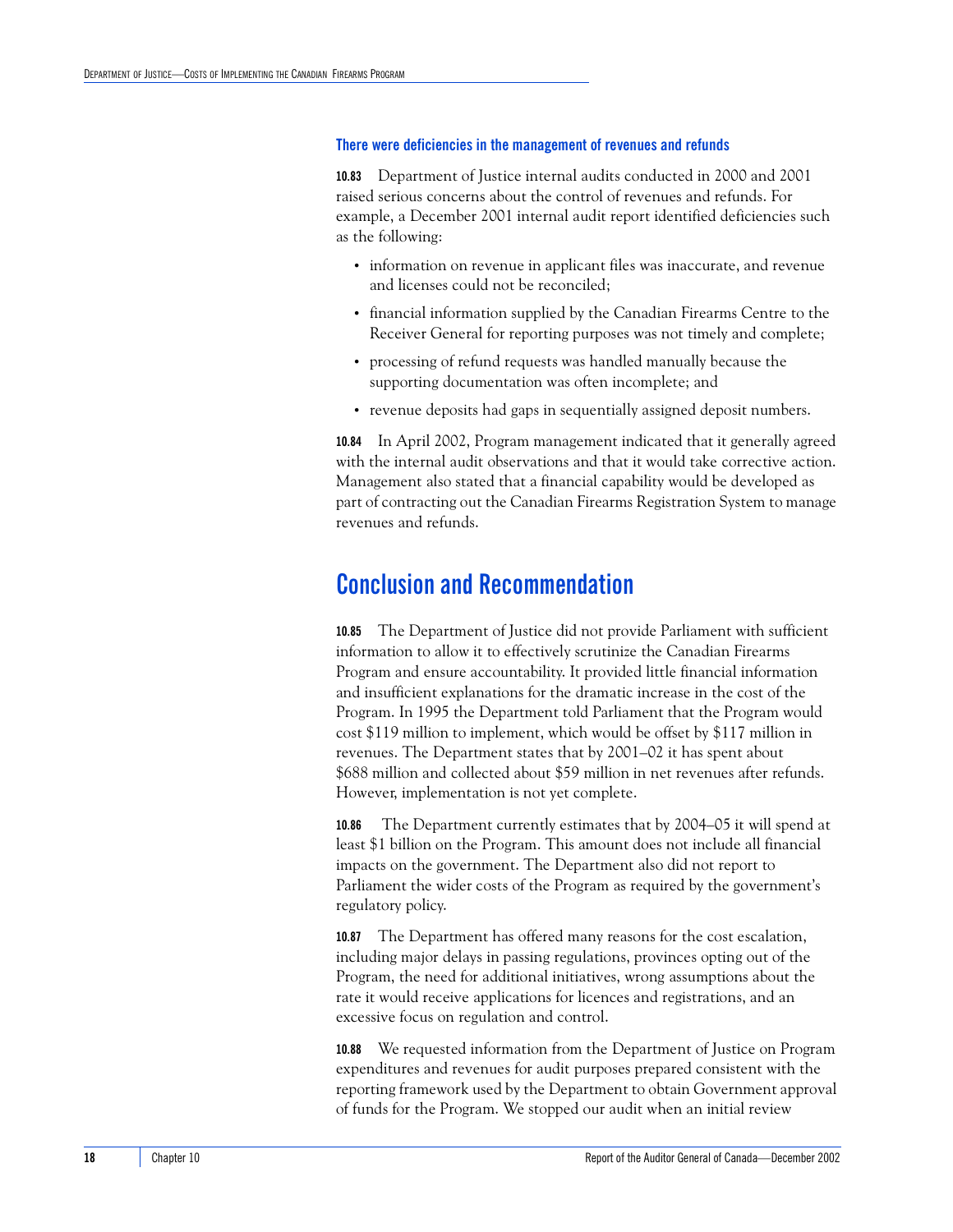indicated that there were significant shortcomings in the information provided. We did not believe that a detailed audit would result in substantially different findings. We concluded that the information does not fairly present the cost of the Program to the government.

**10.89 Recommendation.** The Department of Justice, using a meaningful activity-based reporting framework should annually provide Parliament in its departmental performance report complete, accurate, and up-to-date financial and management information on the following:

- **•** the full costs to develop, implement and enforce the Canadian Firearms Program;
- **•** all revenues collected and refunds made;
- **•** forecast costs and revenues to the point at which the Department expects the Program to become fully operational, including details on outsourcing major components of the Canadian Firearms Registration System and moving certain headquarters functions to Edmonton; and
- **•** complete explanations for changes in costs and revenues, and changes to the overall Program.

**Department of Justice Canada's response.** The Department of Justice accepts all four recommendations of this audit.

The Department of Justice acknowledges that implementing this program across Canada was a significant logistical, technical and management challenge. In the interest of public safety, and in response to recommendations from the public and Parliament, changes were made to the initial program design that increased its cost. Other factors that contributed to the increased cost include: the development of a complex computer system, the withdrawal of some provinces and territories leaving the federal government to assume responsibilities for administration, and the waiver or reduction of fees to encourage compliance.

The implementation of a restructuring plan, which included a simplified application process and a redesigned system, has already yielded cost reductions. The government has tabled amendments to the *Firearms Act* (C-10) that would further improve program efficiency and allow for alternative means of program delivery.

The licensing and registration phases of the program are nearing completion. Improvements to reporting for this program have already been included in the Report on Plans and Priorities and the Departmental Performance Report. Working with other federal departments and agencies, the department of Justice will provide further information to Parliament on the full costs of the program to the federal government. For example, steps have been taken to report to Parliament in the Main Estimates of 2003–04 and on an annual basis thereafter about program costs.

Public safety is the objective of this initiative, and costs have to be viewed in relation to increased safety achieved with this program. It is worth noting that under the new program, 50 times more license revocations from potentially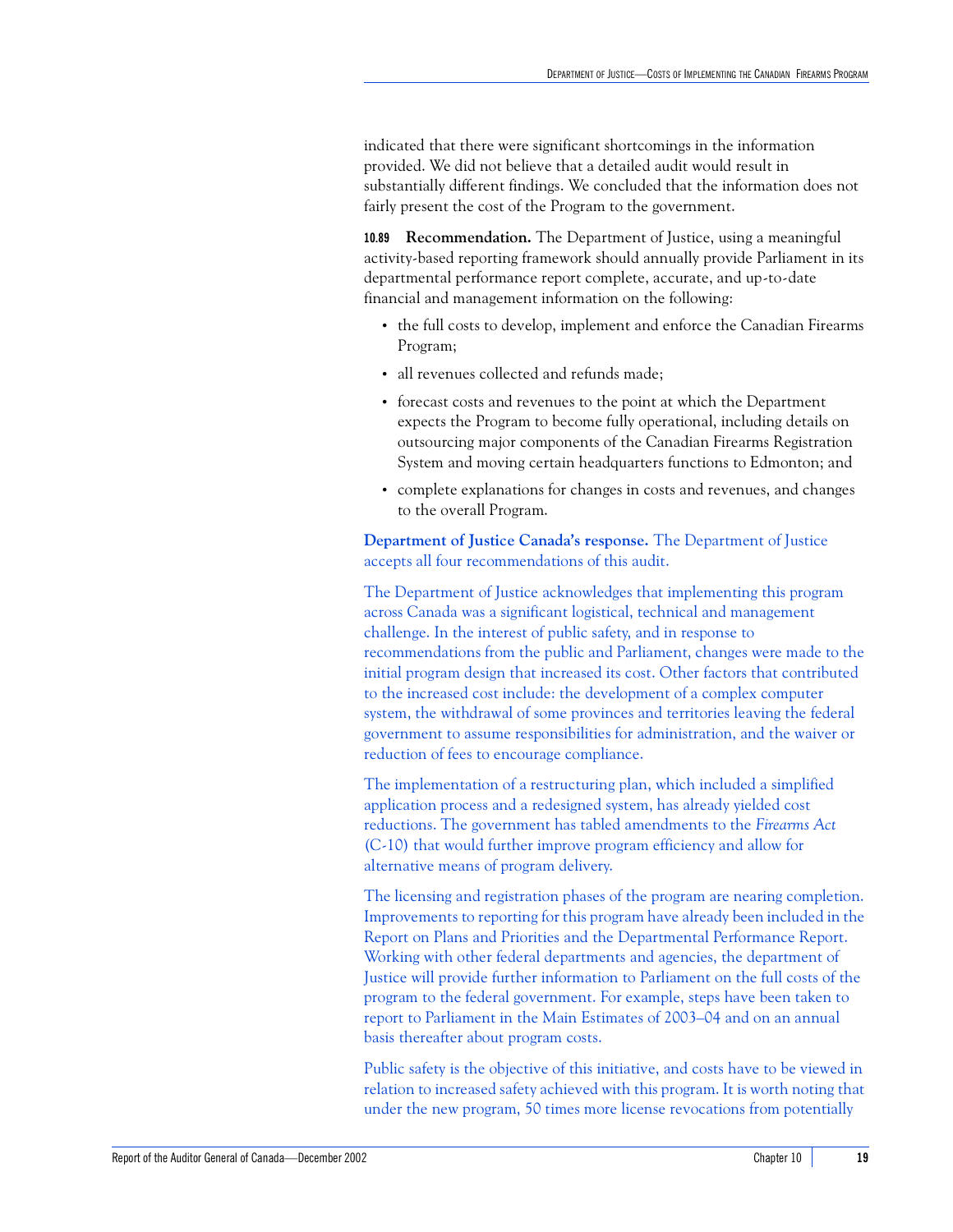dangerous individuals have occurred as compared to the last five years of the old program.

**The Treasury Board Secretariat's response.** The Secretariat notes that the Department of Justice faced significant challenges in implementing a program of this magnitude and originality. More specifically, the program was an unprecedented undertaking marked by significant logistical, policy, design, and legislative challenges.

With regard to program costs, the Secretariat is aware that it was always understood that original estimates would be revised in response to the demands of program implementation. Moreover, the \$1 billion estimate for program costs is a forecast through to 2004–05, not a reflection of costs to date.